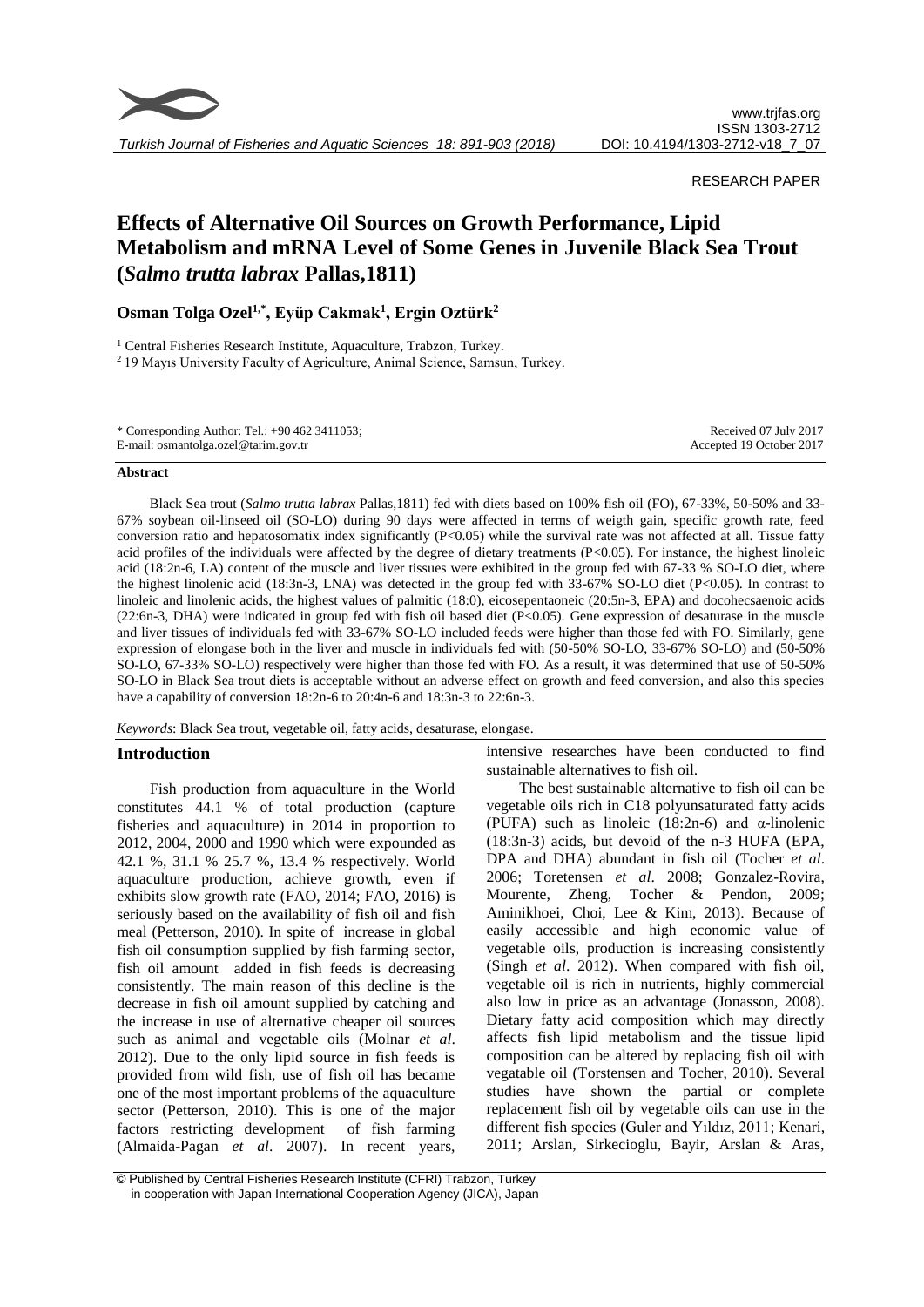2012; Eroldogan *et al*. 2012; Ozsahinoglu *et al*. 2013; Yones, El-Saidy & Abdel-Hakim, 2013).

In present study, it is intented to determine effects of soybean oil and linseed oil used in place of fish oil on growth performance, fatty acid composition in the muscle and liver tissues, and expression levels of ∆6 desaturation ve elongation gene participated in the arachidonic acid (20:4n-6, AA), eicosapentaoneic acid (20:5n-3, EPA) and dokosahexaenoic asit (22:6n-3, DHA) synthesis from C18 PUFA such as linoleic and linolenic acids.

## **Materials and Methods**

## **Fish and Maintenance**

The study was carried out in freshwater Recirculating Aquaculture Systems (RAS). Juvenile Black Sea trouts (F4;  $4<sup>th</sup>$  generation) (1.40±0.01g) were placed ramdomly in 50 L tanks and each tank was included 60 fish. Trial was carried out in triplicate. Fish were fed 3% of body weight/day at four times. Water temperature (15.53±0.85ºC) and mortality were recorded daily. Ammonia (0.07±0.07 mg/l), oxygen (8.83±0.22 mg/l) and pH (7.56±0.13) were measured weekly. Water in tanks was changed 20 times in a day. The cleaning of tanks were done by siphoning daily.

#### **Experimental Diets**

Diets were prepared using fish oil and vegetable oil, and oil content was adjusted as 15%. The control diet prepared with only cod liver oil. Soybean oil (SO) rich in linoneic acid (18:2n-6, LA) and linseed oil (LO) rich in linolenic acid (18:3n-3, LNA) were used in trial diets as vegetable oil sources at different rates: 67% soybean oil-33% linseed oil (67-33 SO-LO), 50% soybean oil-50% linseed oil (50-50 SO-LO), 33% soybean oil-67% linseed oil (33-67 SO-LO). Control diet was formulated by means of 100% fish oil (FO). (Table 1)

## **Chemical Analyses**

Chemical analyses of diets were performed according to the standard methods of AOAC (1990): Crude protein was determined by the Kjeldhal procedure (N x 6.25), moisture by drying samples to constant weight at 105ºC, and ash content by incineration at 550ºC for 12 h in a muffle furnace.

#### **Evaluation of Fish Performance**

The growth performance of the fish was calculated by the following equations:

**Table 1** Formulation and proximate composition of experimental diets (%)

|                              |       |             | <b>Experimental Diets</b> |                |
|------------------------------|-------|-------------|---------------------------|----------------|
| Ingredients                  | FO.   | 67-33 SO-LO | 50-50 SO-LO               | 33-67 SO-LO    |
| Casein (vitamin-free)        | 43.19 | 43.19       | 43.19                     | 43.19          |
| Gelatin                      | 8.64  | 8.64        | 8.64                      | 8.64           |
| Dextrin <sup>1</sup>         | 6.25  | 6.25        | 6.25                      | 6.25           |
| Wheat meal                   | 14    | 14          | 14                        | 14             |
| CPSP90 <sup>2</sup>          | 5     | 5           | 5                         | 5              |
| Cod liver oil                | 15    |             |                           |                |
| Soybean oil                  |       | 10          | 7.5                       | 5              |
| Linseed oil                  |       | 5           | 7.5                       | 10             |
| Vitamin mixture <sup>3</sup> | 2     | 2           | 2                         | $\overline{2}$ |
| Mineral mixture <sup>4</sup> | 3     | 3           | 3                         | 3              |
| Askorbic acid                | 0.06  | 0.06        | 0.06                      | 0.06           |
| CMC <sup>5</sup>             |       |             |                           |                |
| L-arginine                   | 0.05  | 0.05        | 0.05                      | 0.05           |
| L-methionine                 | 0.04  | 0.04        | 0.04                      | 0.04           |
| L-lysine                     | 0.8   | 0.8         | 0.8                       | 0.8            |
| Coline chloride              | 0.16  | 0.16        | 0.16                      | 0.16           |
| Proximate composition        |       |             |                           |                |
| Crude protein                | 55.25 | 55.68       | 54.29                     | 54.52          |
| Crude lipid                  | 15.89 | 15.79       | 15.90                     | 15.87          |
| Ash                          | 5.07  | 4.44        | 4.67                      | 4.71           |
| Moisture                     | 5.10  | 5.06        | 6.44                      | 6.92           |

<sup>1</sup>Water soluble 80%

<sup>2</sup>CPSP90:Concentrate of fish soluble protein (crude protein, 82-84% WW; crude lipid, 9-13% WW), Sopropéche S.A., Boulogne-sur-mer, France. <sup>3</sup>Roche Performance Premix (Hoffman-La Roche, INC., Nutley, N.J., USA), composition per g of the vitamin mixture: vitamin A, 2645,50 IU; vitamin D3, 220,46 IU, vitamin E, 44,09 IU; vitamin B,12 13 mg; riboflavin,13,23 mg; niacin, 61,73 mg; d-pantothenic asit, 20,05 mg; menadione,

1,32 mg; folic asit, 1,76 mg; thiamin, 7,95 mg ve d-biotin, 0,31 mg.

<sup>4</sup>Bernhart Tomarelli salt mixture (ICN Pharmaceuticals, Costa Mesa, CA, USA), composition (g/100 g): calsium carbonate , 2.1; calsium phosphate dibasic, 73.5; citric acid, 0,.27; cupric citrate, 0.046; ferric citrate, 0.558; magnesium oxide, 2.5; manganese citrate, 0.835; potassium iodide, 0.001; potassium phosphate dibasic, 8.1; potassium oxide, 6.8; sodium chloride, 3.06; sodium phosphate, 2.14; and zinc citrate, 0.133.

5Carboximetilecellulose.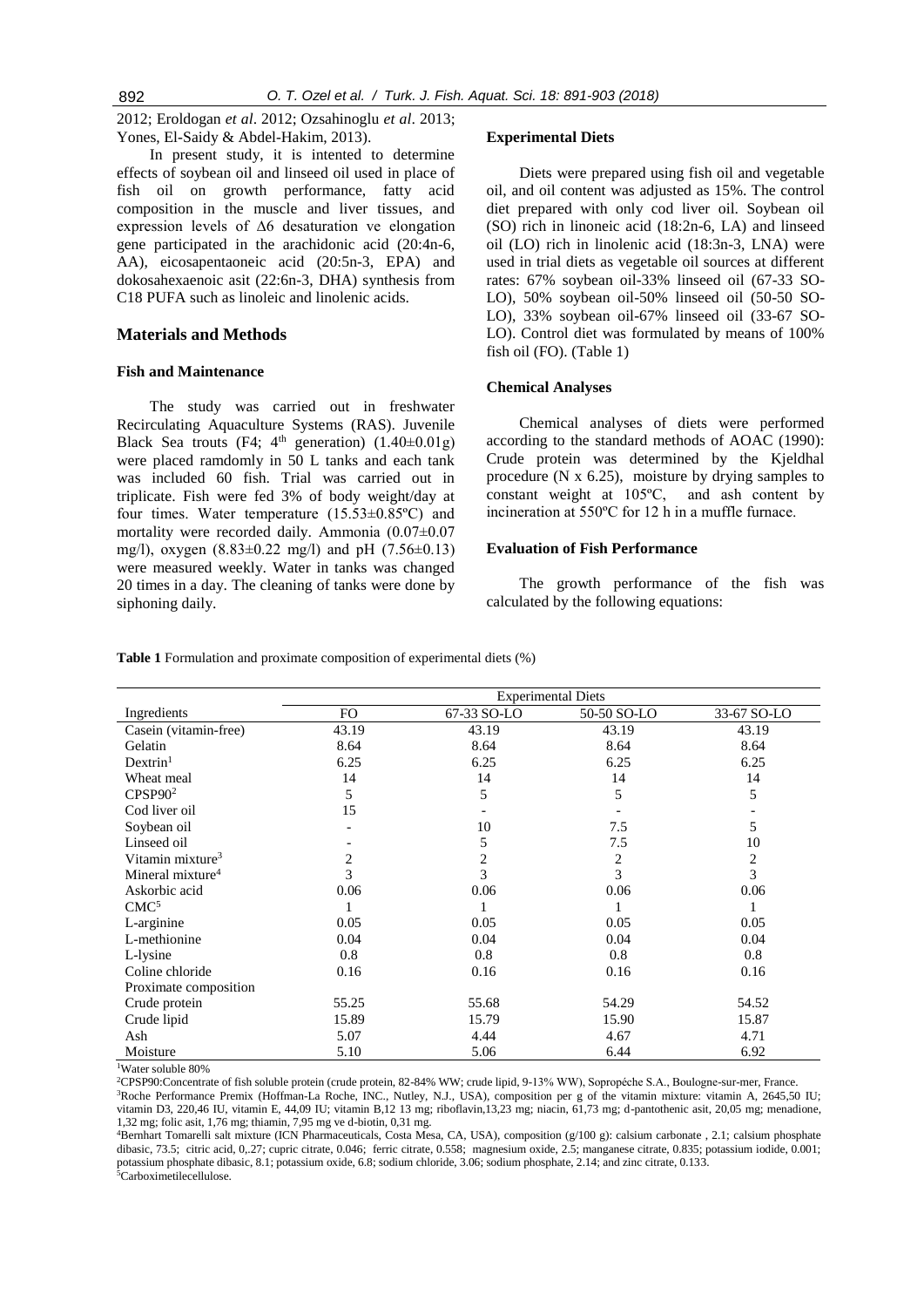Weight gain (WG)  $%$  = [(final weight – initial weight) / initial weight  $(g)$ ] x 100

- Specific growth rate (SGR) (% body weight/day) = [(ln final weight − ln initial weight) /trial period  $(days)$ ]  $\times$  100
- Feed conversion ratio  $(FCR)$  = Total daily feed intake  $(g)$  / Weight gain  $(g)$
- Survival  $\left(\frac{9}{6}\right)$  = (final number of fish / initial number of fish) x 100, (Ebrahimi and Ouraji, 2012)
- Hepatosomatic index (HSI)  $(\% )$  = (liver weight / body weight) x 100, (Piedecausa, Mazon, Garcia & Hernandez 2007).

#### **Tissue Samples**

Tissue samples (muscle and liver) for the fatty acid analyses were collected randomly from the begining (representing the main stock) following the  $30<sup>th</sup>$ ,  $60<sup>th</sup>$  and  $90<sup>th</sup>$  days of (from each replicate) the experiment. All samples were stored at –80ºC. Tissue samples (muscle and liver) for determination of elongation and Δ6 desaturation gene expression were put in cryo tubes (1.5 ml) on  $30<sup>th</sup>$ ,  $60<sup>th</sup>$ ,  $90<sup>th</sup>$  days of experiment, and added RNA later stabilizasyon reagent solution. All samples stored at –80ºC.

#### **Fatty Acid Analysis**

Total lipid was extracted from feed samples and tissues (liver and muscle) of fish by homogenization in chloroform/methanol (2/1, v/v) containing 0.01% butylated hydroxytoluene (BHT) as antioxidant, in accordance with the procedure of Folch, Less and Stanley (1957). Fatty acid methyl esters (FAMEs) were prepared in accordance with methods found by Metcalfe and Schmitz (1961), and analyzed as described previously by Czesny and Dabrowski (1998). The obtained FAMEs were determined by gas chromatography (Agilent 6890 N) equipped with a flame ionization detector and fitted with a DB 23 capillary column (60 m,  $0.25$  mm i.d. and  $0.25$  µm). The carrier gas was hydrogen  $(2ml min<sup>-1</sup>)$  and the split ratio was 30:1. The idendification of the individual fatty acids were determined by comparison of their retention times to the standard mix of fatty acids (Supelco 37 component FAME mix).

### **Gene Expression**

Muscle and liver tissue samples were added in RNA later solution and stored at -80ºC prior to RNA extraction. The isolation of total mRNA from these tissues was carried out with RNeasy Lipid Tissue Mini Kit (Qiagen cat. no. 74804) via Qiacube robot (Qiagen, Hilden, Germany). Isolated RNA was quantified by measuring absorbance at 260-280 nm in a spectrophotometer (Nanadrop-Multıskan go-Thermo). Using 1/RNA concentration equality for cDNA synthesis from total RNA, RNA amount was determined. Tubes were added 1 μl of oligo  $DT<sub>(20)</sub>(50)$ µm), 1 µl of 10mM dNTP and 11 μl RNA and ddH2O. The reactions were incubated at  $65^{\circ}$ C for 5 min. Then the tubes were added 4 µl of 5x First strand Buffer, 1  $\mu$ l of 0.1 M DTT, 1  $\mu$ l of RNAse out<sup>TM</sup> ve 1 $\mu$ l of sperscript III. The reactions were incubated at 50ºC for 45 min, and then 70ºC for 15 min. All cDNA (20 µL) were kept at -20ºC before quantitative PCR (qPCR). For real time PCR, tubes were added 15 µl of ddH2O, 25 µl of FastStart TaqMan® Probe, 1 µl of hydrolis prob, 2 µl of forward primer and 2 µl of reverse primer. Tubes were added 45 µl from mix, and then 5 µl of cDNA. The expression of fatty acid desaturase and elongase genes in tissues were studied by quantitative (real time) PCR (Rotor-gene Q– Qıagen). The mRNA levels of the genes were normalized with β-actin for each sample and calculated according to Ct values (Pfaffl, 2001).

$$
Ratio = (E_{target})^{\Delta C \text{Target (control-sample)}}/(E_{reference})^{\Delta C \text{Treference}}
$$

The PCR primers were designed from rainbow trout sequence of desaturase (Genbank accession no: AF301910.1), elongase (Genbank accession no: AY605100.1) (Sirkecioglu, 2011) and β-actin (Genbank accession no: AF254414) (Johansen and Overturf, 2005). For desaturation, forward and reverse primers were 5'-ACCTAAAGGGTGCCTCTGCT-3' and 5′-TTGTCTCCCAGGACGAAGAC-3′. For elongation, forward and reverse primers were 5′- TCTTACTATGGGCTCTCTGCT-3' and 5'-AGAAAAGGGCAATAAGTGTGA-3′. For β-Actin, forward and reverse primers were 5′- TGGCCGTACCACCGGTAT-3' ve 5'-GCAGAGCGTAGTCCTCGTAGATG-3′. β-Actin was used as a housekeeping gene for normalising mRNA levels of the target genes.

#### **Statistical Analysis**

Four different diets were used, and measurements were made in triplicate in the dietary groups in present study. Data were analyzed by oneway analysis of variance. Differences between means were compared using Duncan's multiple range test. Differences were considered statistically significant at P<0.05. All statistical analyses were computed using SPSS 21.

#### **Results**

# **Fatty Acid Composition of the Diets**

In present study, 18:0, ∑SFA, ∑MUFA, AA (20:4n-6), EPA (20:5n-3), DHA (22:6n-3), ∑HUFA,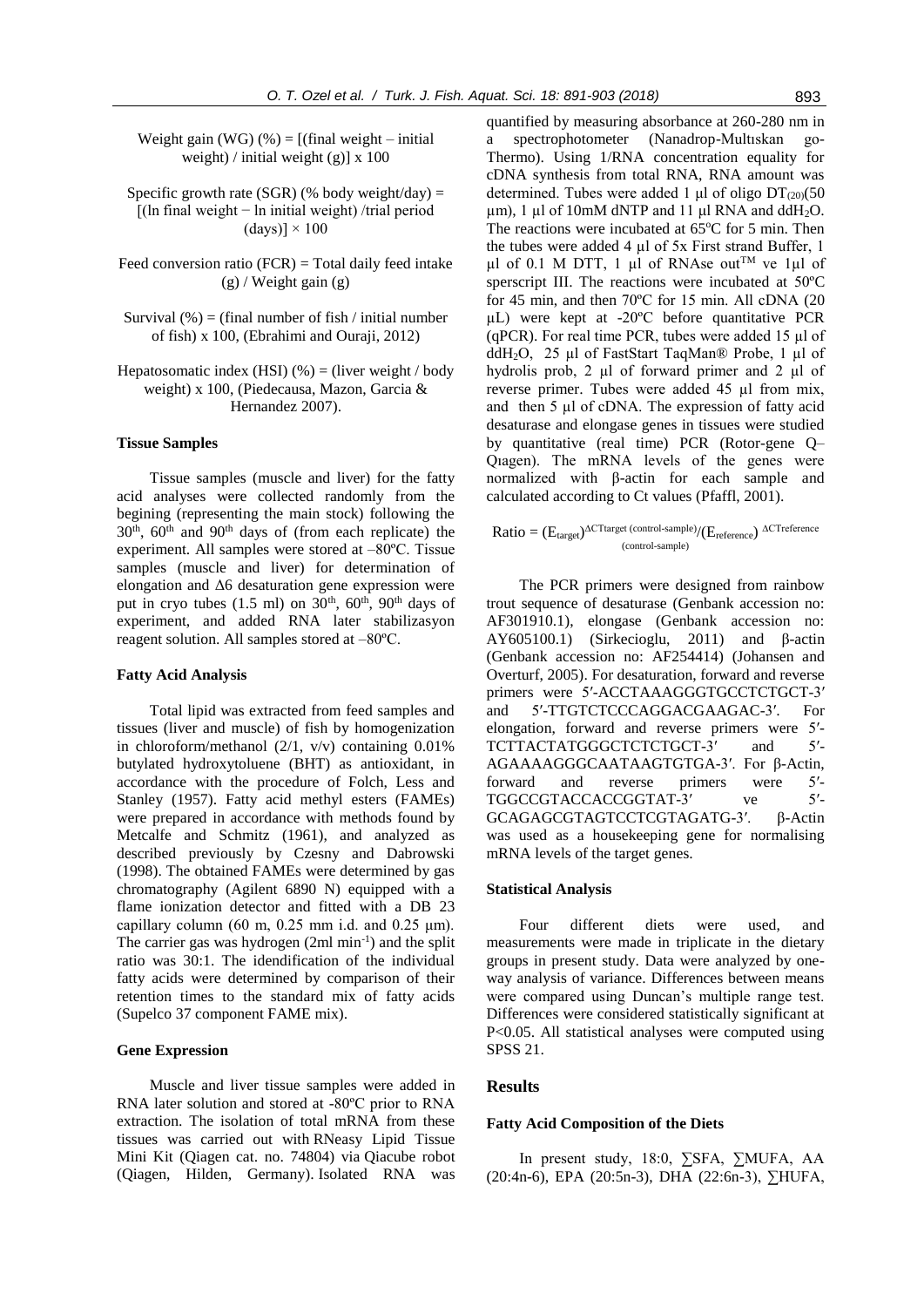EPA+DHA ve n-3/n-6 contents of fish oil diet (FO) were higher than those in vegetable oil (VO) diets, while LA (18:2n-6) ve LNA (18:3n-3) levels in the vegatable oil diets were higher than those in FO. 67- 33 SO-LO diet has the highest level of LA (Table 2).

## **Growth Performance**

At the end of trial, final weight, weight gain, SGR, FCR ve HSI were significantly influenced by dietary treatments (P<0.05), where the survival rate was not affected at all (P>0.05). Final weight, weight gain and SGR values were the highest in FO and 50- 50 SO-LO diets, but the lowest in the 33-67SO-LO diet. 33-67 SO-LO diet had significantly higher FCR than those fed with FO, the 67-33 SO-LO and the 50- 50 SO-LO diets (P<0.05). HSI was similar in fish fed the FO, the 67-33 SO-LO ve the 33-67 SO-LO (Table 3).

#### **Fatty Acid Composition of Fish Tissues**

The fatty acid composition of fish tissues (muscle and liver) is demostrated in Table 4 and Table 5. In fish tissues (muscle and liver) and all experimental groups, palmitic acid (16:0) in  $\Sigma$ SFA, oleic acid (18:1n-9) in ∑MUFA and linoleic acid (18:2n-6, LA) in  $\Sigma$ n-6 PUFA were the predominant fatty acids. The highest percentage of ∑SFA was 16:0 (palmitic acid), followed by 18:0 (stearic acid) for all dietary oils  $(P<0.05)$ . While the fish fed with 67-33SO-LO and 33-67SO-LO based diets had the highest oleic acid in the liver tissue, fish fed with FO and 67-33SO-LO based diets had the highest oleic acid content in the muscle tissue. Moreover, fish fed the FO diet had the highest ∑SFA, ∑MUFA and ∑HUFA contents, but ∑n-6 PUFA the lowest. While LNA level in the liver tissue increased with the increasing inclusion of linseed oil, AA level in the liver tissue increased with the increasing inclusion of

**Table 2** Fatty acid composition (% of total fatty acids) of experimental diets

|                   |                  | Experimental     | Diets            |                  |
|-------------------|------------------|------------------|------------------|------------------|
| Fatty acids       | <b>FO</b>        | 67-33SO-LO       | 50-50SO-LO       | 33-67SO-LO       |
| C14:0             | $4.81 \pm 0.06$  | $0.36 \pm 0.03$  | $1.62 \pm 0.08$  | $0.40 \pm 0.07$  |
| C15:0             | $0.40 \pm 0.01$  | $0.12 \pm 0.05$  | $0.15 \pm 0.02$  | $0.05 \pm 0.02$  |
| C16:0             | 13.39±0.28       | $8.88 \pm 0.32$  | $9.70 \pm 0.13$  | $7.34 \pm 0.09$  |
| C17:0             | $0.99 \pm 0.15$  | $0.14 \pm 0.01$  | $0.22 \pm 0.14$  | $0.22 \pm 0.11$  |
| C18:0             | $3.02 \pm 0.16$  | $3.95 \pm 0.23$  | $3.66 \pm 0.05$  | $3.65 \pm 0.11$  |
| C20:0             | $0.32 \pm 0.07$  | $0.26 \pm 0.02$  | $0.25 \pm 0.03$  | $0.26 \pm 0.07$  |
| $\Sigma$ SFA      | 22.93±0.53       | $13.71 \pm 0.51$ | $15.60 \pm 0.30$ | $11.92 \pm 0.02$ |
| C14:1             | $0.36 \pm 0.04$  | $0.14 \pm 0.11$  | $0.12 \pm 0.02$  | $0.08 \pm 0.07$  |
| C15:1             | $0.23 \pm 0.03$  | $0.13 \pm 0.09$  | $0.06 \pm 0.02$  | $0.07 \pm 0.04$  |
| $C16:1n-7$        | $7.22 \pm 0.09$  | $0.31 \pm 0.03$  | $2.29 \pm 0.15$  | $0.30 \pm 0.03$  |
| C17.1             | $0.74 \pm 0.24$  | $0.10 \pm 0.03$  | $0.25 \pm 0.05$  | $0.13 \pm 0.06$  |
| $C18:1n-7$        | $4.96 \pm 0.19$  | $1.27 \pm 0.02$  | $2.22 \pm 0.11$  | $0.74 \pm 0.64$  |
| $C18:1n-9$        | 20.55±0.87       | 19.96±0.29       | $19.67 \pm 0.07$ | $17.92 \pm 0.17$ |
| $C20:1n-9$        | $2.33 \pm 0.03$  | $0.10 \pm 0.01$  | $0.75 \pm 0.05$  | $0.13 \pm 0.02$  |
| $C20:1n-11$       | $0.63 \pm 0.10$  | $0.04 \pm 0.01$  | $0.20 \pm 0.01$  | $0.08 \pm 0.09$  |
| $C22:1n-9$        | $0.05 \pm 0.01$  | $0.06 \pm 0.03$  | $0.09 \pm 0.03$  | $0.25 \pm 0.21$  |
| $C22:1n-11$       | $0.98 \pm 0.01$  | $0.05 \pm 0.00$  | $0.34 \pm 0.03$  | $0.09 \pm 0.01$  |
| $C24:1n-9$        | $0.69 \pm 0.18$  | $0.08 \pm 0.07$  | $0.19 \pm 0.01$  | $0.05 \pm 0.01$  |
| $\Sigma$ MUFA     | 38.74±0.48       | $22.24 \pm 0.36$ | $26.18 \pm 0.45$ | 19.84±0.73       |
| $C18:2n-6$        | $3.58 \pm 0.11$  | 39.13±0.27       | 25.23±0.70       | 27.95±0.29       |
| $C18:3n-6$        | $0.26 \pm 0.01$  | $0.27 \pm 0.00$  | $0.21 \pm 0.02$  | $0.28 + 0.07$    |
| $C20:2n-6$        | $0.52 \pm 0.19$  | $0.06 \pm 0.01$  | $0.18 \pm 0.07$  | $0.06 \pm 0.01$  |
| $C20:3n-6$        | $0.29 \pm 0.17$  | $0.05 \pm 0.03$  | $0.17 \pm 0.19$  | $0.05 \pm 0.00$  |
| C20:4n-6          | $0.64 \pm 0.09$  | $0.04 \pm 0.00$  | $0.26 \pm 0.12$  | $0.05 \pm 0.01$  |
| $C22:2n-6$        | $0.56 \pm 0.03$  | $0.09 \pm 0.03$  | $0.16 \pm 0.02$  | $0.02{\pm}0.02$  |
| $C22:4n-6$        | $0.33 \pm 0.11$  | $0.16 \pm 0.11$  | $0.07 \pm 0.01$  | $0.16 \pm 0.14$  |
| $\Sigma$ n-6 PUFA | $6.18 \pm 0.26$  | 39.80±0.14       | 26.28±0.45       | 28.57±0.49       |
| $C18:3n-3$        | $1.51 \pm 0.07$  | 22.93±0.32       | 29.27±0.71       | 38.24±0.33       |
| $C18:4n-3$        | $2.71 \pm 0.12$  | $0.07 \pm 0.01$  | $0.91 \pm 0.05$  | $0.33 \pm 0.20$  |
| $C20:3n-3$        | $1.22 \pm 0.20$  | $0.03 \pm 0.01$  | $0.28 \pm 0.03$  | $0.04 \pm 0.01$  |
| $C20:4n-3$        | $0.39 \pm 0.16$  | $0.05 \pm 0.03$  | $0.08 \pm 0.01$  | $0.05 \pm 0.00$  |
| $C20:5n-3$        | $10.40 \pm 0.13$ | $0.31 \pm 0.01$  | $0.28 \pm 0.16$  | $0.34 \pm 0.06$  |
| $C22:5n-3$        | $1.76 \pm 0.21$  | $0.38 \pm 0.39$  | $0.55 \pm 0.03$  | $0.17 \pm 0.02$  |
| $C22:6n-3$        | $14.24 \pm 0.32$ | $0.47 \pm 0.06$  | $0.49 \pm 0.26$  | $0.50 \pm 0.09$  |
| $\Sigma$ n-3 PUFA | 32.23±0.08       | $24.24 \pm 0.67$ | 31.86±0.27       | 39.67±0.23       |
| $\Sigma$ HUFA     | $30.35 \pm 0.43$ | $1.64 \pm 0.46$  | $2.52 \pm 0.88$  | $1.44 \pm 0.09$  |
| $n-3/n-6$ PUFA    | $5.22 \pm 0.24$  | $0.61 \pm 0.02$  | $1.21 \pm 0.01$  | $1.39 \pm 0.02$  |
| EPA+DHA           | 24.64±0.39       | $0.78 \pm 0.08$  | $0.77 \pm 0.42$  | $0.84 \pm 0.16$  |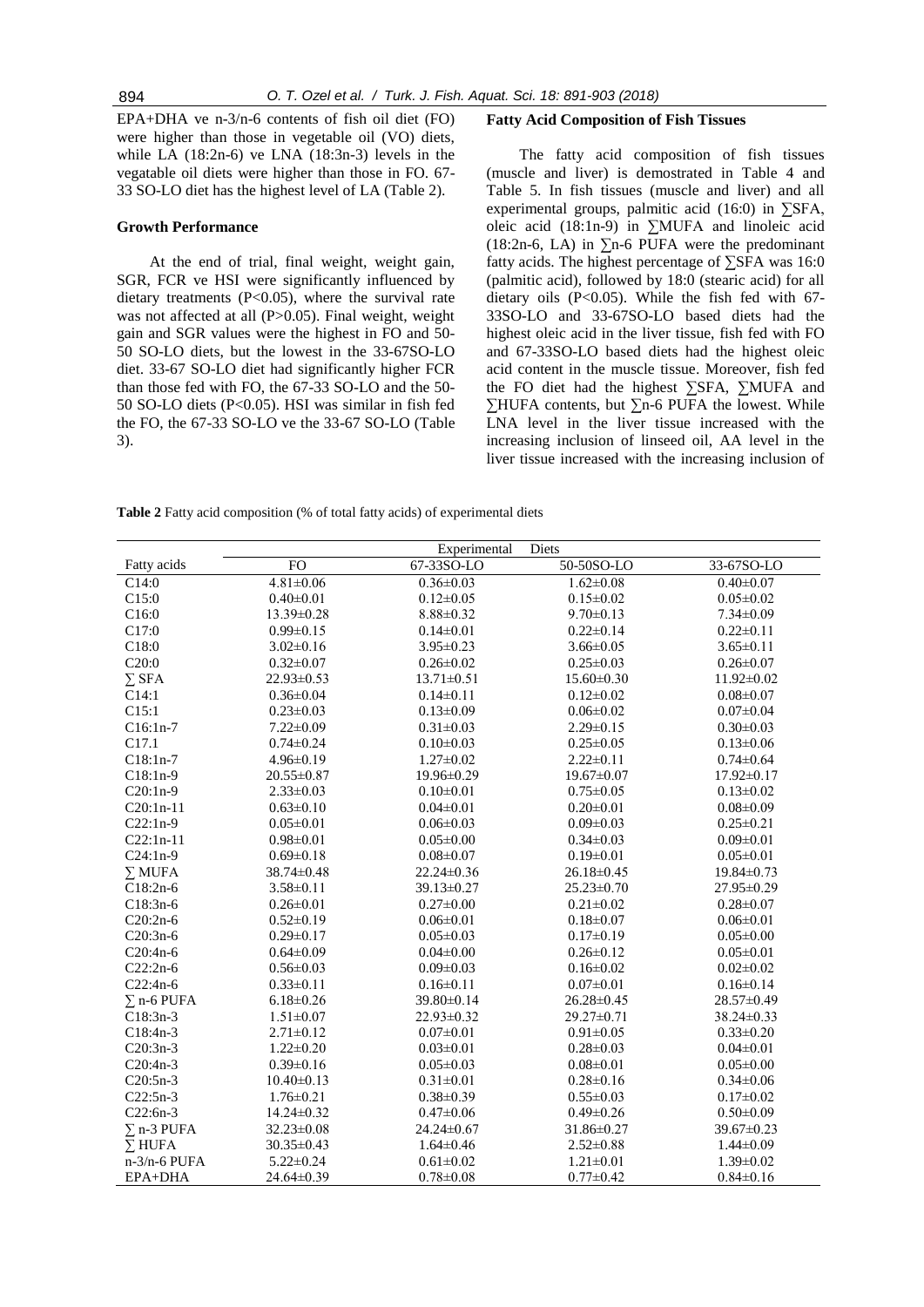|                  |                     |                                 | <b>Experimental Diets</b>      |                                |                               |
|------------------|---------------------|---------------------------------|--------------------------------|--------------------------------|-------------------------------|
| Days             | Growth parameters   | FO.                             | 67-33SO-LO                     | 50-50SO-LO                     | 33-67SO-LO                    |
|                  | Final weight $(g)$  | $2.80\pm0.16^b$                 | $2.71 \pm 0.09^b$              | $3.07 \pm 0.07$ <sup>a</sup>   | $2.73\pm0.11^{\rm b}$         |
|                  | Weight gain $(\%)$  | $199.42 \pm 10.58^{\mathrm{b}}$ | $192.84 \pm 9.27$ <sup>b</sup> | $218.30 \pm 7.34$ <sup>a</sup> | $193.97 \pm 7.52^{\rm b}$     |
| 30 <sup>th</sup> | $SGR$ $(\%)$        | $2.22 \pm 0.17^b$               | $2.12 \pm 0.16^b$              | $2.52 \pm 0.11$ <sup>a</sup>   | $2.14 \pm 0.13^b$             |
|                  | <b>FCR</b>          | $1.10 \pm 0.12$ <sup>ab</sup>   | $1.14 \pm 0.12^a$              | $0.93 \pm 0.04^b$              | $1.14 \pm 0.13$ <sup>a</sup>  |
|                  | Survival rate (%)   | 98.89±1.92 <sup>a</sup>         | 99.33 $\pm$ 1.15 <sup>a</sup>  | $100.00 \pm 0.00^a$            | $98.33 \pm 1.53$ <sup>a</sup> |
|                  | Hepatosomatic index | $2.15 \pm 0.08^a$               | $1.98 \pm 0.34$ <sup>a</sup>   | $2.45 \pm 0.28$ <sup>a</sup>   | $2.17 \pm 0.40^a$             |
|                  | Final weight $(g)$  | $4.21 \pm 0.26^b$               | $4.09 \pm 0.24^b$              | $4.74 \pm 0.32$ <sup>a</sup>   | $3.84 \pm 0.19^b$             |
|                  | Weight gain (%)     | $318.60\pm43.65^{\mathrm{a}}$   | 295.30±15.03 <sup>a</sup>      | 324.32±49.48 <sup>a</sup>      | $283.08 \pm 26.18^a$          |
| 60 <sup>th</sup> | $SGR$ $(\%)$        | $1.92 \pm 0.23$ <sup>a</sup>    | $1.80 \pm 0.09$ <sup>a</sup>   | $1.95 \pm 0.27$ <sup>a</sup>   | $1.73 \pm 0.15^{\text{a}}$    |
|                  | <b>FCR</b>          | $1.15 \pm 0.15^a$               | $1.35 \pm 0.11$ <sup>a</sup>   | $1.22 \pm 0.15^a$              | $1.34 \pm 0.19^a$             |
|                  | Survival rate (%)   | $97.22 \pm 0.69^{\mathrm{a}}$   | $92.33 \pm 4.04$ <sup>a</sup>  | 93.00 $\pm$ 5.00 <sup>a</sup>  | 93.00 $\pm$ 3.61 <sup>a</sup> |
|                  | Hepatosomatic index | $1.50 \pm 0.60^{\mathrm{a}}$    | $1.44 \pm 0.44^a$              | $1.49 \pm 0.08$ <sup>a</sup>   | $1.75 \pm 0.06^{\mathrm{a}}$  |
|                  | Final weight $(g)$  | $7.05 \pm 0.52$ <sup>a</sup>    | $6.71 \pm 0.38$ <sup>ab</sup>  | $7.08 \pm 0.76$ <sup>a</sup>   | $5.82 \pm 0.28$ <sup>b</sup>  |
|                  | Weight gain (%)     | $502.22 \pm 37.14$ <sup>a</sup> | $478.29 \pm 34.35^{ab}$        | 503.98±54.35 <sup>a</sup>      | $414.13 \pm 17.99^b$          |
| 90 <sup>th</sup> | $SGR$ $(\%)$        | $1.77 \pm 0.08^{\text{a}}$      | $1.72 \pm 0.08$ <sup>ab</sup>  | $1.77 \pm 0.12^a$              | $1.56 \pm 0.05^{\rm b}$       |
|                  | <b>FCR</b>          | $1.02 \pm 0.07$ <sup>c</sup>    | $1.12 \pm 0.02^b$              | $1.06 \pm 0.06$ <sup>bc</sup>  | $1.30 \pm 0.04$ <sup>a</sup>  |

Survival rate (%) 97.22 $\pm 0.69$ <sup>a</sup> 92.33 $\pm 4.04$ <sup>a</sup> 93.00 $\pm 5.00$ <sup>a</sup> 93.00 $\pm 3.61$ <sup>a</sup> Hepatosomatic index  $2.12 \pm 0.09^a$   $1.95 \pm 0.09^{ab}$   $1.81 \pm 0.06^b$   $1.99 \pm 0.14^{ab}$ 

Table 3. Growth performance, survival and hepatosomatic index of Black Sea trout juveniles fed diets with different dietary lipid resources during 90 days

Means with different superscript letters in a row are significantly different (P<0.05)

soybean oil. Besides LA and LNA levels in both tissues of fish fed with VO diets had the higher than those fed with FO diet. Whereas EPA (20:5n-3), DHA (22:6n-3), EPA+DHA, n–3/n-6 and ∑HUFA levels in muscle and liver tissues of fish fed with FO diet were the higher than those fed with  $VO (P<0.05)$ . In comparison to initial level, while LNA level in the muscle and liver tissues of fish fed with VO diets increased significantly, EPA and DHA decreased. But there was an opposite situation in fish fed with FO diet. Among the fish fed with diets with vegetable oil, the highest total HUFA level in both tissues was in 67-33SO-LO diet group at  $30<sup>th</sup>$  day, but at  $60<sup>th</sup>$  and 90th days in 50-50SO-LO diet group. In all sampling days, the n-3/n-6 rate of the muscle and liver tissues was lowest in fish fed with 67-33SO-LO diet when vegetable oil diets considered in itself.

#### **Gene Expression**

Δ6 desaturation and elongation gene expression of muscle and liver tissues were affected by dietary treatments (P<0.05). Fish fed 33-67SO-LO diet had significantly higher Δ6 desaturation and elongation gene expression of muscle and liver tissues than those fed FO (P<0.05). At the end of trial,  $\Delta 6$  desaturation gene expression of muscle and liver tissues of fish fed 67-33SO-LO and 50-50SO-LO diets were similar those fed FO. The highest elongation gene expression of liver tissue at  $60<sup>th</sup>$  day was determined fish fed 50-50 SO-LO diet, whereas The highest elongation gene expression of muscle tissue at  $60<sup>th</sup>$  day was determined fish fed 33-67 SO-LO diet (P<0.05). At the end of trial, Fish fed 67-33SO-LO and 50-50SO-LO diets had significantly higher elongation gene expression of muscle tissue than those fed FO. Moreover, Fish fed 50-50SO-LO and 33-67SO-LO diets had significantly higher elongation gene expression of liver tissue than those fed FO  $(P<0.05)$ (Figure 1).

#### **Discussion**

Similar to our study, several studies have shown that the replacement of fish oil by vegetable oils can be used in different fish species (Petterson, 2010; Guler and Yıldız, 2011; Kenari, Mozanzadeh & Pourgholam, 2011; Eroldogan *et al.* 2012; Yılmaz and Eroldogan, 2015). In our study, feeding diets containing 50-50 SO-LO had no any adverse effect on growth rate and feed conversion ratio, compared with fish fed completely fish oil diet. A similar result was obtained by Kutluyer *et al*. (2017). In a previous study, Arslan *et al*. (2012) found that Brown trout (*Salmo trutta)* fed with diets including a blend of soybean and linseed oils for 6 weeks had the greatest growth performance. The 30<sup>th</sup> day results of our study were similar to the results of Arslan *et al*. (2012), but after the  $60<sup>th</sup>$  day of trial, the difference between the FO and 50-50SO-LO diet groups became insignificant. In an other study, Aminikhoei *et al*. (2013) found no significant differences in growth performance of juvenile rockfish (*Sebastes schlegeli*) fed with diets containing either fish oil, soybean oil, linseed oil, or a mixture of SO and LO for 8 weeks. Besides, similar to results in the  $60<sup>th</sup>$  days of our study, Sirkecioglu (2011) revealed that growth performance of juvenile rainbow trout (*Oncorhynchus mykiss*) fed with 100% linseed oil for 8 weeks were similar to those fed with 100% fish oil. However, according to the results in the 90<sup>th</sup> day of our study, the lowest growth performance was seen in fish fed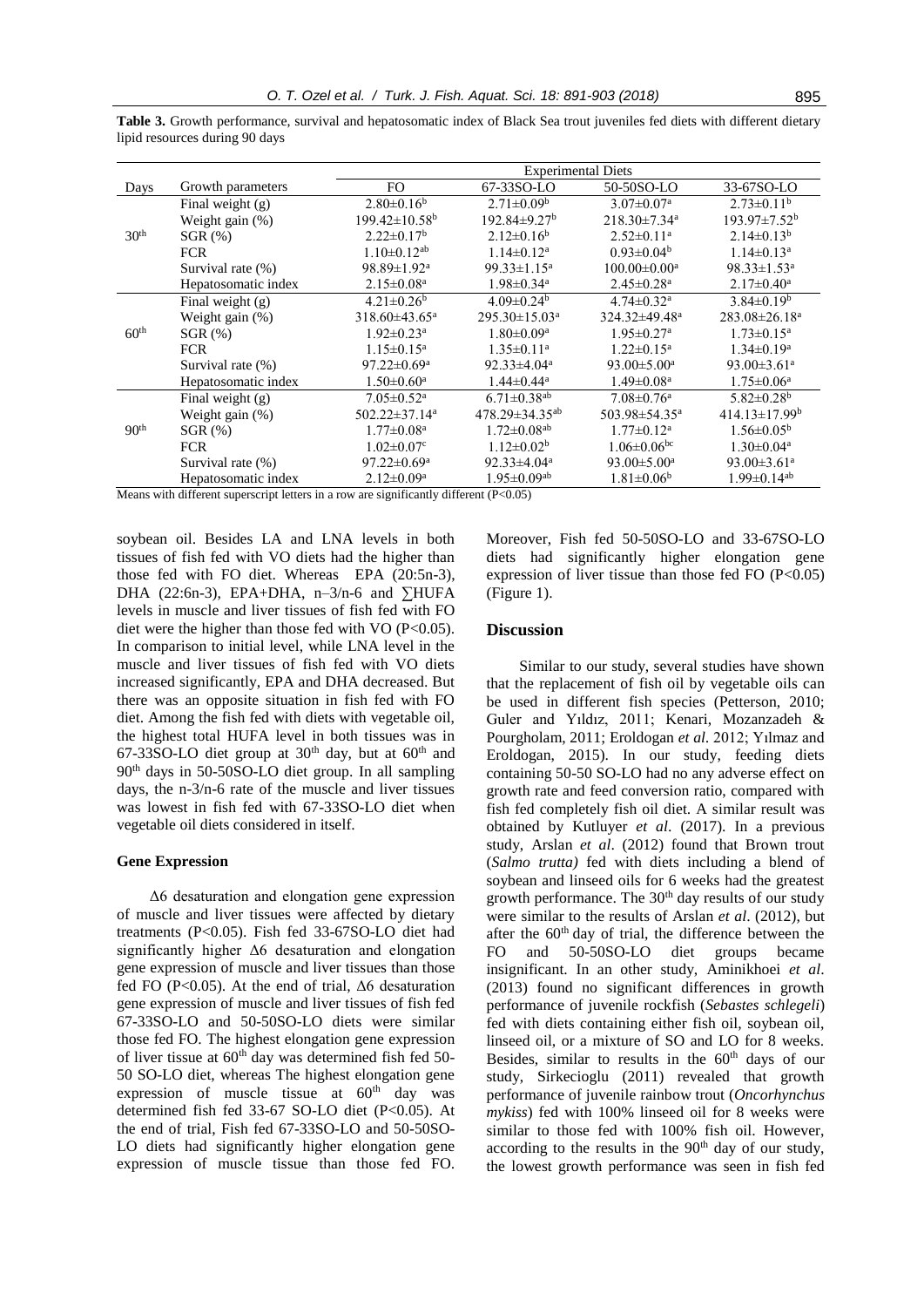| י<br>י                                                     |  |
|------------------------------------------------------------|--|
|                                                            |  |
|                                                            |  |
|                                                            |  |
|                                                            |  |
|                                                            |  |
|                                                            |  |
|                                                            |  |
|                                                            |  |
|                                                            |  |
|                                                            |  |
|                                                            |  |
|                                                            |  |
|                                                            |  |
|                                                            |  |
|                                                            |  |
|                                                            |  |
| l                                                          |  |
|                                                            |  |
| ֧֧֢ׅ֧֚֚֚֚֚֚֚֚֚֚֚֚֚֚֚֚֚֝֓ <u>֚֓</u>                         |  |
| $\frac{1}{2}$                                              |  |
|                                                            |  |
|                                                            |  |
|                                                            |  |
|                                                            |  |
|                                                            |  |
|                                                            |  |
|                                                            |  |
|                                                            |  |
| ֧֧֖֧֧֧֧֧֧֧֧֛֧֧֛֪֧֚֚֚֚֚֚֚֚֚֚֚֚֚֚֚֞֝֝֝֝֝֬֝֬֝֬֝֝֬֝֬֝֬֜֓֝֬֜֝֬֝ |  |
|                                                            |  |
|                                                            |  |
|                                                            |  |
|                                                            |  |
|                                                            |  |
| ;                                                          |  |
|                                                            |  |
| ;                                                          |  |
|                                                            |  |
|                                                            |  |
|                                                            |  |
|                                                            |  |
|                                                            |  |
|                                                            |  |
|                                                            |  |
|                                                            |  |
|                                                            |  |
|                                                            |  |
|                                                            |  |
|                                                            |  |
|                                                            |  |
| I                                                          |  |
|                                                            |  |
|                                                            |  |
|                                                            |  |
|                                                            |  |
|                                                            |  |
|                                                            |  |
|                                                            |  |
|                                                            |  |
|                                                            |  |
|                                                            |  |
| I<br>ׇ֚֚֕                                                  |  |
|                                                            |  |
|                                                            |  |
|                                                            |  |
| i                                                          |  |
|                                                            |  |
|                                                            |  |
|                                                            |  |
|                                                            |  |
|                                                            |  |
|                                                            |  |
|                                                            |  |
|                                                            |  |
|                                                            |  |
|                                                            |  |
|                                                            |  |
|                                                            |  |
|                                                            |  |
|                                                            |  |
|                                                            |  |
| <b>.</b><br>.                                              |  |
|                                                            |  |
| į                                                          |  |
|                                                            |  |
|                                                            |  |
| $\ddot{\cdot}$                                             |  |
|                                                            |  |
|                                                            |  |
| ;<br>;<br>$\frac{1}{6}$                                    |  |
|                                                            |  |
|                                                            |  |
|                                                            |  |
|                                                            |  |
|                                                            |  |
|                                                            |  |
|                                                            |  |
| ł                                                          |  |
| I                                                          |  |
|                                                            |  |
|                                                            |  |
|                                                            |  |
|                                                            |  |
|                                                            |  |
|                                                            |  |
|                                                            |  |
|                                                            |  |
|                                                            |  |
| j                                                          |  |
| י<br>ו                                                     |  |
|                                                            |  |
|                                                            |  |
|                                                            |  |
|                                                            |  |
|                                                            |  |
| l<br>$\overline{\phantom{a}}$<br>֚֚֡֡֡֡֡֡                  |  |

|                                                                                                                                                                                         | 2 | 30 <sup>"</sup> days        |                                          |                           | $60th$ days<br>67-33           |                                | $33 - 67$                        |                           | 90 <sup>m</sup> days<br>$67-33$              |                              |                               |
|-----------------------------------------------------------------------------------------------------------------------------------------------------------------------------------------|---|-----------------------------|------------------------------------------|---------------------------|--------------------------------|--------------------------------|----------------------------------|---------------------------|----------------------------------------------|------------------------------|-------------------------------|
| SQ-1-0<br>67-33<br>Initial                                                                                                                                                              |   | SO <sub>-LO</sub><br>50-50  | SO <sub>-LO</sub><br>$33 - 67$           |                           | SQ-LO                          | SQ-LO<br>50-50                 | SO <sub>1</sub> -08              |                           | SO <sub>1</sub> -08                          | SO <sub>1</sub> -08<br>50-50 | SQ-1-08                       |
| $125 + 0.02$<br>$3.28 + 0.14$<br>$2.88 + 0.02$                                                                                                                                          |   | $16 + 0.02$                 | $1.9 + 0.10$                             | <b>SLOHILLS</b>           | $0.86 + 0.03$                  | $25 + 0.12$                    | 0.89±0.0                         | $2.83 + 0.31$             | $0.89 + 0.01$                                | $120 + 0.19$                 | $0.76 + 0.12$                 |
| $12.96 + 0.12$ <sup>*</sup><br>$0.14 + 0.01$ <sup>*</sup><br>15.63±0.29<br>$0.34 + 0.02$<br>18.75±0.61<br>0.55±0.08                                                                     |   | $0.13 + 0.01$<br>11.77±0.24 | 12.41±0.32<br>$0.14 + 0.01$ <sup>*</sup> | 5.13±0.24<br>0.31±0.03*   | $0.98 + 0.35$<br>$0.14 + 0.02$ | $2.02 + 0.42$<br>$0.14 + 0.01$ | $0.22 + 0.07$<br>$0.11 \pm 0.01$ | 0.25±0.03*<br>15.85±0.85* | $11.92 + 0.92$ <sup>*</sup><br>$0.25 + 0.13$ | 12.35±137<br>$0.28 + 0.14$   | $0.32 + 0.57$<br>0.50±0.30    |
| $0.24 + 0.02$<br>$0.56 + 0.01$ <sup>*</sup><br>$0.45 + 0.04$                                                                                                                            |   | $0.23 + 0.01$               | $0.26 + 0.01$ <sup>*</sup>               | $0.48 + 0.03$             | $0.21 + 0.01$                  | 0.35±0.09                      | $0.22 + 0.02$                    | 0.39±0.04*                | $0.17 + 0.01$                                | 1.39±0.25                    | 1.49±0.33*                    |
| 4.35±0.01*<br>$3.71 + 0.24$ <sup>*</sup><br>$4.70 + 0.39$                                                                                                                               |   | $4.27 + 0.27$               | $4.22 + 0.24$                            | 3.75±0.30                 | 4.22±0.13*                     | $4.21 + 0.27$                  | 3.93±0.10 <sup>*</sup>           | $3.87 + 0.03$             | $4.55 + 0.14$                                | 1.33±0.17                    | 1.54±0.25                     |
| $0.15 + 0.01$ <sup>*</sup><br>$0.28 + 0.10^{\circ}$<br>0.52±0.33                                                                                                                        |   | $0.11 + 0.01$               | $0.14 + 0.01$ <sup>*</sup>               | $-0.01 + 0.01$            | 15±0.01*                       | $0.14 + 0.01$ <sup>*</sup>     | 0.16±0.06                        | $0.22 \pm 0.06$           | 0.18±0.01*<br>17.96±1.09*                    | 39±0.62                      | $0.46 \pm 0.27$<br>17.07±0.48 |
| 19.09±0.14<br>23.80±0.49<br>27.85±0.65                                                                                                                                                  |   | 17.67±0.48                  | 18.54±0.67                               | 22.85+0.33                | 6.56±0.49                      | 8.11±0.65                      | 15.53±0.12                       | 23.41±0.77                |                                              | 19.14±1.43                   |                               |
| $0.07 + 0.02$<br>$0.19 + 0.02$<br>$0.68 + 0.38$                                                                                                                                         |   | $0.06 + 0.01$               | $0.09 + 0.03$                            | 1710.01                   | 0.111000                       | $0.09 + 0.02$                  | $0.06 + 0.01$                    | 1,31±0.21*                | $0.24 + 0.07$                                | 13.0440.81                   | $0.81 \pm 0.69$               |
| $0.18 + 0.08$<br>$0.17 + 0.02$<br>0.55±0.24                                                                                                                                             |   | $0.16 + 0.05$               | $0.11 \pm 0.02$                          | 0.14±0.03                 | $0.14 + 0.04$                  | $0.16 + 0.05$                  | $0.111 + 0.01$                   | $0.18 + 0.07$             | $0.21 \pm 0.03$                              | $0.51 \pm 0.36$ <sup>*</sup> | $-0.0480$ .                   |
| $0.94 + 0.61$ <sup>*</sup><br>5.39±0.24<br>3.46±0.05                                                                                                                                    |   | 0.94±0.58                   | 1.71±0.11°                               | A1±0.30°                  | 0.04000                        | $1.60 + 0.16$                  | $111 + 0.07$                     | 5.16±0.36°                | $0.83\pm0.11$ <sup>*</sup>                   | $14 + 0.61$ <sup>*</sup>     | $.12 + 0.83$                  |
| $0.11 \pm 0.01$<br>$0.48 + 0.02$<br>$0.68 + 0.27$                                                                                                                                       |   | $0.12 + 0.01$ <sup>*</sup>  | $0.14 + 0.02$                            | $0.43 + 0.01$             | $0.16 \pm 0.03$                | $0.16 + 0.02$                  | 0.13±0.01*                       | 0.58±0.16°                | $0.12 + 0.01$ <sup>*</sup>                   | $0.42 \pm 0.26$ <sup>*</sup> | $41\pm0.24$ <sup>#</sup>      |
| $1.87 + 0.05$ <sup>*</sup><br>$4.04 + 0.37$<br>3.05±0.13                                                                                                                                |   | $1.73 + 0.14$ <sup>*</sup>  | $1.83 + 0.09$                            |                           | 52±0.01*                       | $-0.0450$ .08                  | $41 + 0.01$                      | 45±0.18                   |                                              |                              |                               |
| $17.07 + 0.36$<br>16.11±0.13°<br>11.96±0.27                                                                                                                                             |   | 18.33±0.14                  | 6.74±0.70                                | 4.53±0.10*<br>19.98±1.09* | 8.32±0.17                      | $7.28 + 0.04$                  | 17.47±0.01°                      | 8.89±0.58                 | 1.56±0.07<br>18.01±0.34                      | 2.08±0.11°<br>14.99±1.56°    | 1.37±0.14°<br>13.75±1.76°     |
| $0.16 + 0.02$<br>$1.28 + 0.02$<br>$0.61 + 0.24$                                                                                                                                         |   | $0.17 + 0.06$               | $0.17\pm0.01$ <sup>*</sup>               | 32±0.07                   | 0.16±0.01                      | $0.30 + 0.01$                  | 0.1110.02                        | $1.25 + 0.05$             | $0.11 + 0.01$                                | 0.49±0.19°                   | $0.72 + 0.23$                 |
| $0.11\pm0.01$ <sup>*</sup><br>0.39±0.02<br>0.33±0.09                                                                                                                                    |   | $0.08 + 0.01$               | $0.10 + 0.01$                            | 39±0.03                   | $0.13 + 0.04$                  | $0.12\pm0.01$ <sup>*</sup>     | $0.07 + 0.01$                    | $0.36 + 0.02$             | 0.13±0.05                                    | $0.34 \pm 0.17$              | $-40.14$                      |
| $0.07 + 0.02$<br>$0.47 + 0.02$<br>0.84±0.49                                                                                                                                             |   | $0.07 + 0.01$               | $0.13 + 0.01$ <sup>*</sup>               | 1.32±0.10°                | $0.21 + 0.09$                  | 10.0151.01                     | $0.21\pm0.12$                    | $0.42\pm0.13$             | $0.18 + 0.06$                                | 0.51±0.32°                   | $.03 + 0.33$                  |
| $0.21 + 0.02$<br>$0.63 + 0.01$ <sup>*</sup><br>0.55±0.02                                                                                                                                |   | $0.19 + 0.02$               | $0.25 + 0.02$                            | $0.63 + 0.03$             | $0.20 + 0.02$                  | $0.25 + 0.02$                  | $0.31 + 0.16$                    | $0.62 + 0.02$             | $0.26 + 0.07$                                | 1.35±0.11*                   | $0.69 \pm 0.42$               |
| $0.24 + 0.01$ <sup>*</sup><br>$0.52 + 0.06$<br>$0.57 + 0.12$                                                                                                                            |   | $0.22 + 0.06$               | $0.26 + 0.04$                            | $0.46 + 0.04$             | $0.18 + 0.02$                  | $0.24 \pm 0.01$ <sup>*</sup>   | $0.24 + 0.04$                    | 48±0.01*                  | $0.25 + 0.02$                                |                              | $0.62 + 0.57$                 |
| 21.03±0.20<br>29.67±0.70<br>23.28±1.93                                                                                                                                                  |   |                             | $21.53 + 0.99$                           | $3.78 + 1.42$             | $2.22 + 0.17$                  | 22.42±0.09                     | 1.23±0.20                        | 82.70±0.69                | 21.90±0.35                                   | 0.58±0.52*<br>22.75±3.55*    | 22.19±2.17                    |
| 22.07±0.96<br>21.92±0.87<br>24.34±0.5<br>$4.84 + 0.03$ <sup>e</sup><br>8.09±0.14                                                                                                        |   |                             | 8.49±0.37                                | 49±0.05°                  | 7.12±0.06                      | $9.82 + 0.73$                  | 1.05±0.18                        | S4±0.17*                  | $6.96 + 0.99$                                | $17.22 + 2.30$               | $6.87 \pm 1.88$               |
| $1.10 + 0.11$<br>$1.32 + 0.01$ <sup>*</sup><br>$0.16 + 0.02$<br>$0.41 + 0.12$                                                                                                           |   |                             | $0.81 + 0.01$                            | $0.22 \pm 0.03$           | 55±0.13°                       | $-14+0.05$                     | 0.98±0.02*                       | $0.22 + 0.09$             | $1.28 + 0.18$                                | $0.56 + 0.16$                | $0.75 + 0.13$                 |
| $0.90 + 0.02$<br>$.05 + 0.10$<br>$0.55 + 0.04^e$<br>0.59±0.07                                                                                                                           |   |                             | $0.77 + 0.03$                            | $0.60 + 0.02$             | 22±0.05                        | $0.09 + 0.07$                  | 0.77±0.03*                       | $0.56 + 0.04$             | 37±0.06                                      | $-40.0 + 80$ .               | $0.82 \pm 0.06$               |
| $1.13 + 0.02$ <sup>*</sup><br>44±0.03*<br>$0.28 + 0.02^4$<br>$0.37 + 0.06$                                                                                                              |   |                             | $0.73 + 0.01$                            | $0.32 + 0.02$             | 66±0.06°                       | $21\pm0.02$ <sup>*</sup>       | 0.99±0.03°                       | 31±0.02°                  | 80.0 <del>F</del> 18                         | $.04 + 0.16$                 | $0.93 + 0.07$                 |
| $0.63 + 0.05$<br>$0.97 + 0.01$ <sup>=</sup><br>$0.87 + 0.01$ <sup>*</sup><br>$0.95 + 0.03$                                                                                              |   |                             | 0.55±0.09                                | $-68 + 0.05$              | $111 + 0.14$                   | $0.86 + 0.11$ <sup>*</sup>     | 0.51±0.02                        | $0.73 + 0.07$             | $-0.04100$ .                                 | $.02 + 0.24$                 | $0.75 + 0.09$                 |
| $0.09 + 0.01$ <sup>=</sup><br>$0.20 + 0.09$<br>$0.89 + 0.62$                                                                                                                            |   | $0.08 + 0.02$               | $0.13 + 0.08$ <sup>**</sup>              | $0.11 \pm 0.04$           | $0.80 + 0.69$                  | $0.14 + 0.07$                  | $0.06 + 0.02$                    | 1.36±0.04*                | 0.18±0.09                                    | $0.79 + 0.82$                | $0.70 + 0.41$ <sup>*</sup>    |
| $0.18 + 0.06$ <sup>**</sup><br>$0.12 \pm 0.03$ <sup>=</sup><br>1.08±0.16                                                                                                                |   | $0.09 + 0.03$               | $0.26 + 0.14$ <sup>*</sup>               | $0.14 + 0.02$             | 0.24±0.05                      | 0.24±0.06                      | $0.12\pm0.04$ <sup>*</sup>       | 32+0.03                   | $0.28 + 0.06$                                | $0.64 + 0.37$                | $0.95 + 0.72$                 |
| 29.39±0.58<br>$7.02 + 0.04$ <sup>e</sup><br>12.38±0.41                                                                                                                                  |   | 25.85±0.95*<br>13.52±0.74*  | 21.74±0.52                               | 56:10.09                  | 3.70±0.79                      | 4.40+057                       | $4.48 + 0.07$                    | $04 + 0.27$               | 81.135±1.18                                  | $2.35 + 1.74$                | 21.77±0.80                    |
| 8.76±0.15<br>$1.16 + 0.19^4$<br>$0.98 + 0.02$                                                                                                                                           |   |                             | 5.68±0.05                                | 46±0.17                   | $0.26 + 0.24$                  | 1.87±0.19                      | 8.81±0.08                        | 27:10.09                  | $0.74 + 0.47$                                | 11.56±1.20                   | 6.45±1.44                     |
| 3.02±0.03*<br>1.52±0.08<br>$0.88 + 0.06$                                                                                                                                                |   | $4.06 + 0.45$               | 4.68±0.15°                               | 52±0.10                   | $28 + 0.22$                    | S8±0.31 <sup>*</sup>           | 1.29±0.10                        | 22±0.17                   | 1.65±0.30                                    | 2.18±0.49°                   | 1,45±0.41°                    |
| $0.11 \pm 0.01$ <sup>*</sup><br>$0.20 + 0.01$ <sup>*</sup><br>$0.72 + 0.03$                                                                                                             |   | $0.09 + 0.02$               | $0.10 + 0.01$ <sup>be</sup>              | 19 <sub>10</sub> .13°     | 1.38±0.28                      | $.09 + 0.01$ <sup>*</sup>      | $-0.0160$ .                      | 97±0.04°                  | $0.01 + 0.06$                                | $118 + 0.11$                 | -49±0.02°                     |
| $0.89 + 0.04$<br>$1.02 + 0.07$ <sup>*</sup><br>1.17±0.26                                                                                                                                |   | 1.24±0.04*                  | $.18 + 0.02$                             | 0.0440.06                 | $0.91 + 0.15$                  | $.26 + 0.08^{\circ}$           | $.63 + 0.01$ <sup>*</sup>        | $0.32 + 0.05$             | 0.59±0.09                                    | $0.84 + 0.22$                | $0.92 + 0.08$                 |
| 2.65±0.16<br>5.67±0.16°<br>4.75±0.25                                                                                                                                                    |   | 2.42±0.06                   | 2.98±0.25                                | 53±0.11°                  | $1.92 + 0.06$                  | $.02 + 0.08$                   | $.71 + 0.05$                     | 1.86±0.66                 | SI 07647                                     | \$707611                     | 0.0451.81                     |
| $1.15 + 0.14$ <sup>*</sup><br>99±0.05°<br>$1.90 + 0.06$                                                                                                                                 |   | $0.95 + 0.03$               | $-111 + 0.03$                            | :79±0.04°                 | $.14 + 0.19$ <sup>*</sup>      | $23 + 0.03$                    | 1540.13                          | S4±0.17                   | $0.87 + 0.08$                                | $1.26 + 0.16$                | $-16 + 0.07$ <sup>*</sup>     |
| I3.99±0.09°<br>28.19±0.61*<br>26.12±1.71                                                                                                                                                |   | 12.18±0.73                  |                                          | 2.73±0.63                 | .69±1.03°                      | $3.81 + 0.49$                  | $0.18 + 0.22$                    | 3.39±0.97                 | 9.54±0.20                                    | 5.55±3.20°                   | $1.35 + 0.32$                 |
| 30.57±0.27<br>39.75±0.40°<br>36.52±1.69                                                                                                                                                 |   | 34.46±0.48                  | $12.52\pm1.85^{\circ}$<br>38.25±2.20*    | 5.30±1.02                 | 7.58±0.50                      | 5.16±0.02                      | 8.86±0.04                        | 5.88±1.15                 | 7.19±0.25                                    | 15.76±3.92                   | 89.00±1.49                    |
| 22.52±0.42*<br>39.09±0.62°<br>38.54±1.30                                                                                                                                                |   | 19.71±0.74                  | $20.33 + 1.96$                           | $2.17 + 1.03$             | $9.07 + 0.24$                  | $2.85 + 0.68$                  | $7.21 + 0.25$                    | $3.66 + 1.27$             | 8.51±0.02                                    | 8.59±3.75                    | 13.25±1.35                    |
| $1.04 + 0.03$ <sup>e</sup><br>5.66±0.09<br>2.95±0.23                                                                                                                                    |   | 1.33±0.03                   | $.76 + 0.14$ <sup>*</sup>                | $4.12 \pm 0.08$           | $.82 + 0.03$ <sup>e</sup>      | 44±0.03°                       | 59±0.01 <sup>*</sup>             | 46±0.01*                  | $0.83 + 0.02$                                | $-60 + 0.26$                 | $.79 + 0.03$                  |
| 16.64±0.25°<br>33.86±0.76<br>30.87±1.96                                                                                                                                                 |   | 14.60±0.79                  | 15.50±2.10 <sup>*</sup>                  | 16.76±0.74                | $1.61 \pm 1.08$                | $6.83 + 0.57$                  | $1.89 + 0.26$                    | 18.25±1.00                | $1.33 + 0.19$                                | $18.74 + 3.67$               | 15.53±0.36                    |
| The results were evaluated in 30th, 60th and 90th days individually, and significant differences between mean values of groups were shown with different superscripts in a row (P<0.05) |   |                             |                                          |                           |                                |                                |                                  |                           |                                              |                              |                               |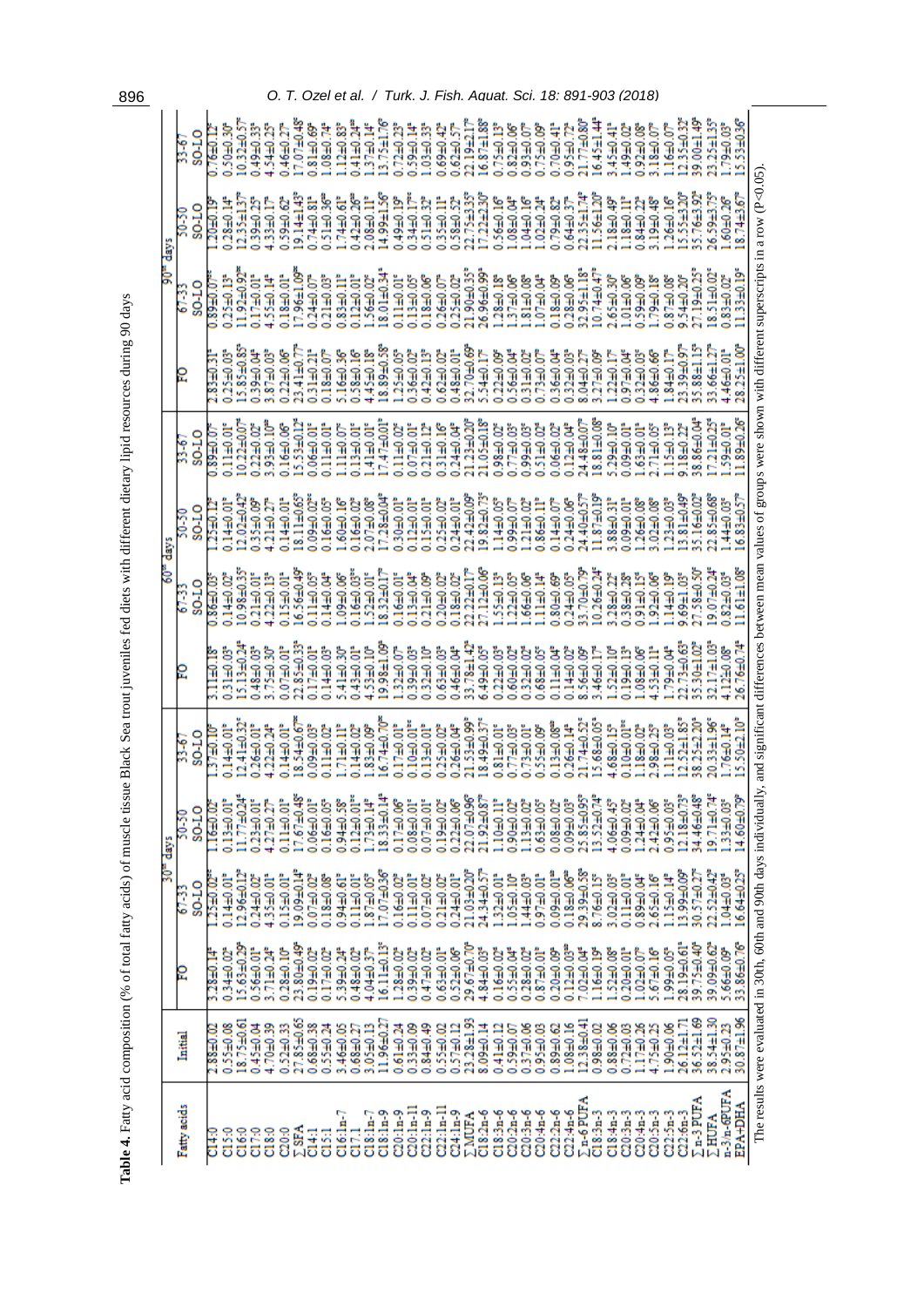| ì                                                                              |
|--------------------------------------------------------------------------------|
| i                                                                              |
|                                                                                |
| Ì                                                                              |
| i                                                                              |
|                                                                                |
|                                                                                |
|                                                                                |
|                                                                                |
|                                                                                |
| i                                                                              |
| ı                                                                              |
| I                                                                              |
| ì                                                                              |
|                                                                                |
|                                                                                |
|                                                                                |
|                                                                                |
| ֦֧֦֧֦֧֦֧֦֧֦֧֚֚֬                                                                |
|                                                                                |
|                                                                                |
|                                                                                |
|                                                                                |
| $5 - 6$                                                                        |
| l                                                                              |
|                                                                                |
|                                                                                |
| -<br>-<br>-<br>-<br>-<br>-<br>-<br>-<br>-<br><br>-<br><br><br><br><br><br><br> |
|                                                                                |
|                                                                                |
|                                                                                |
| I                                                                              |
|                                                                                |
| ļ<br>I                                                                         |
|                                                                                |
| Ì<br>֠                                                                         |
|                                                                                |
| $\frac{1}{2}$                                                                  |
|                                                                                |
| ֖֖֚֚֚֚֚֚֚֚֚֚֚֚֬֝֝֝֝֝֓֡֝֬֝֬֝֬֝֬֝֬֝֓֬֝֓֬֝֓֬                                      |
|                                                                                |
| $\frac{1}{2}$                                                                  |
| i<br>I                                                                         |
|                                                                                |
| $\frac{1}{2}$                                                                  |
| $\ddot{\cdot}$                                                                 |
| ֚֚֚֬                                                                           |
| $%$ oi                                                                         |
|                                                                                |
|                                                                                |
|                                                                                |
|                                                                                |
|                                                                                |
| I                                                                              |
|                                                                                |
|                                                                                |
|                                                                                |
| I                                                                              |
| j                                                                              |
|                                                                                |
| l                                                                              |
| l                                                                              |

|                    |                 |                                                                                                          |                              | 30 <sup>th</sup> days        |                              |                                                                                                                      | $60th$ days                  |                              |                            |                              | 90 <sup>th</sup> days         |                              |                               |
|--------------------|-----------------|----------------------------------------------------------------------------------------------------------|------------------------------|------------------------------|------------------------------|----------------------------------------------------------------------------------------------------------------------|------------------------------|------------------------------|----------------------------|------------------------------|-------------------------------|------------------------------|-------------------------------|
|                    |                 |                                                                                                          |                              |                              |                              |                                                                                                                      |                              |                              |                            |                              |                               |                              |                               |
| Fatty acids        | <b>Initial</b>  | PO                                                                                                       | <b>SOLLO</b><br>67.33        | <b>SOLO</b><br>50-50         | <b>SOLLO</b><br>33.67        | ΡO                                                                                                                   | <b>SOLLO</b><br>6733         | <b>SOLLO</b><br>50.50        | <b>SOLLO</b><br>33.67      | βĀ                           | <b>SOLLO</b><br>67.33         | <b>SL108</b><br>50.50        | <b>SL10</b><br>33-67          |
| C14:0              | $2.16 + 0.21$   | $2.48 + 0.12$ <sup>*</sup>                                                                               | $1.09 + 0.02$                | $1.10 + 0.15^b$              | $1.11 + 0.04$                | $2.75 + 0.08$                                                                                                        | $0.80 + 0.03$                | $29 + 0.29$                  | $0.72 + 0.05$              | $2.85 + 0.24$                | 1.16±0.17                     | $1.26 + 0.05$                | $0.96 + 0.03$                 |
| C15:0              | $0.37 + 0.06$   | $0.22\pm0.01$ <sup>*</sup>                                                                               | $0.11 + 0.01$ ec             | $0.12\pm0.02$ <sup>b</sup>   | $0.09 + 0.02$                | $0.18 + 0.01$ <sup>*</sup>                                                                                           | $0.14\pm0.01$ <sup>t</sup>   | $0.18 + 0.01$                | $0.11 + 0.04$              | $0.16 + 0.01$ <sup>b</sup>   | $0.27 + 0.03$                 | $27+0.10$                    | $0.33 + 0.03$                 |
| C16:0              | 19.24±0.53      | 15.96±0.04*                                                                                              | $11.39 + 0.12b$              | 10.59±0.16                   | $8.56 + 0.18$                | 15.00±0.27                                                                                                           | $8.23 \pm 0.08$              | $1.53 \pm 1.12$              | $7.41\pm0.13$              | 8.06±0.02                    | $13.00 + 0.62$                | $3.08 + 1.01$                | $1.64 + 0.66$                 |
| C17:0              | $0.56 + 0.16$   | $0.35 + 0.02$                                                                                            | $0.24 \pm 0.01^b$            | $0.19 + 0.01$ <sup>e</sup>   | $0.17\pm0.01d$               | $31 + 0.06$ <sup>2</sup>                                                                                             | $0.21 + 0.02$                | $0.31 + 0.02$                | $0.23\pm0.01$ <sup>b</sup> | $0.36 + 0.02$                | $0.16 + 0.01$ <sup>e</sup>    | $35\pm0.01$ <sup>*</sup>     | $0.21 + 0.05^b$               |
| C18:0              | $4.61 + 0.11$   | 3.33±0.01 <sup>d</sup>                                                                                   | $5.83 + 0.01$ <sup>b</sup>   | $6.01 \pm 0.03$              | 4.39±0.03°                   | $-0.00 + 0.02$                                                                                                       | $97 + 0.03$                  | $5.02\pm0.11$ <sup>b</sup>   | $1.74 \pm 0.05$            | $1.12 \pm 0.01^d$            | $5.23 \pm 0.07$               | $1.36 + 0.13$                | 5.57±0.10                     |
| C20:0              | $0.29 + 0.02$   | $0.18 + 0.09$                                                                                            | $0.17 + 0.01$ <sup>*</sup>   | $0.14 \pm 0.01$ <sup>*</sup> | $0.13 + 0.01$ <sup>*</sup>   | $0.12 + 0.01^b$                                                                                                      | $0.19 + 0.02$                | $0.19 + 0.02$                | $0.12\pm0.01$ <sup>b</sup> | $0.14 \pm 0.01^b$            | $0.20 + 0.20$ <sup>\$</sup>   | $36 + 0.13$                  | $0.19 + 0.01$ <sup>b</sup>    |
| <b>SFA</b>         | $27.23 + 0.64$  | 22.52±0.45ª                                                                                              | 18.83±0.09                   | 18.15±0.29                   | $4.45 \pm 0.26$              | $2.36 + 0.29$                                                                                                        | 5.54±0.15                    | $8.52 \pm 1.56$              | 3.33±0.18                  | $5.69 + 0.20$                | $0.02 + 0.89$                 | $9.68 \pm 1.32$              | 8.90±0.62                     |
| C14:1              | $0.24 + 0.03$   | $0.16 + 0.05$ <sup>*</sup>                                                                               | $0.11 \pm 0.01^b$            | $0.08 + 0.01$ <sup>b</sup>   | $0.08 + 0.01$ <sup>b</sup>   | $24 + 0.02$ <sup>*</sup>                                                                                             | $0.13 + 0.01$ <sup>b</sup>   | $0.09 + 0.02$                | $0.09 + 0.03$              | $0.18 + 0.01$                | $37\pm0.17$ <sup>2</sup>      | $0.30 + 0.19$                | $0.19 + 0.07$                 |
| C15:1              | 0.48±0.17       | $0.12\pm0.01$ <sup>*</sup>                                                                               | $0.11\pm0.01^{ab}$           | $0.08 + 0.01$                | $0.10 + 0.02$                | $-07 + 0.02$                                                                                                         | $0.16 + 0.02$                | $0.08 + 0.02$                | $0.10 + 0.01$ <sup>b</sup> | $0.10 + 0.01$                | $0.12 + 0.02$                 | $0.25 \pm 0.16$              | $0.17 + 0.01$                 |
| $C16:1n-7$         | 2.56±0.18       | $4.79 + 0.11$ <sup>2</sup>                                                                               | $1.33 + 0.01$ <sup>e</sup>   | 1.58±0.08                    | $65 + 0.01^b$                | $5.12\pm0.13$                                                                                                        | 0.88±0.02                    | $-86+0.20b$                  | $0.88 + 0.03$              | $13+0.80$                    | $-67 + 0.45^{\circ}$          | $-84+0.18$                   | $92+0.19b$                    |
| C17.1              | $0.68 + 0.05$   | $0.42\pm0.05$ <sup>3</sup>                                                                               | $0.15 \pm 0.01$ <sup>b</sup> | $0.12 + 0.02^b$              | $0.13 + 0.01$ <sup>b</sup>   | $$0+0.04$                                                                                                            | 0.1440.01                    | $0.23 + 0.02$                | 0.1640.01                  | $35 + 0.06$                  | $0.11 \pm 0.01$               | $0.29 + 0.06$                | 0.04                          |
| $C18:1n-7$         | $2.60 + 0.05$   | $5.82\pm0.01$ <sup>2</sup>                                                                               | $1.62 + 0.03$ <sup>b</sup>   | 1.56±0.01°                   | $.64 + 0.01$ <sup>b</sup>    | $95 + 0.02$ <sup>2</sup>                                                                                             | $63 + 0.03$                  | $30 + 0.04^b$                | $.41 + 0.02d$              | $5.22 \pm 0.14$ <sup>3</sup> | $.79 + 0.12$ <sup>e</sup>     | $.62 + 0.19^b$               | $.73 + 0.04$                  |
| $C18:1n-9$         | 10.46±0.27      | $22.21 \pm 0.29$ d                                                                                       | 22.55±0.01°                  | 26.85±0.07                   | 5.19±0.07                    | $7.17 + 0.22$                                                                                                        | $3.61 + 0.20$                | 1.07±0.36                    | 13.53±0.17                 | $3.60 + 0.40^8$              | $2.38 + 0.86$                 | $9.45 \pm 1.90^6$            | $3.37 + 0.24$                 |
| $C20:1n-9$         | $0.28 + 0.03$   | $1.52\pm0.03$ <sup>a</sup>                                                                               | $0.12\pm0.01$ <sup>b</sup>   | $0.08 + 0.01$                | $0.08 + 0.01$ <sup>e</sup>   | $25 \pm 0.03$ <sup>2</sup>                                                                                           | $20 + 0.06$                  | 35±0.07 <sup>b</sup>         | $0.11\pm0.01$              | $.11 + 0.06$ <sup>3</sup>    | $0.15 \pm 0.05$ <sup>d</sup>  | $(43+0.01b)$                 | $0.30 + 0.01$                 |
| $20:1n-11$         | $0.25 + 0.02$   | $0.65 + 0.02$                                                                                            | $0.12\pm0.01$ <sup>b</sup>   | $0.08 + 0.01$                | $0.09 + 0.01$                | 55±0.01*                                                                                                             | $.16 + 0.04$ <sup>c</sup>    | $0.24 \pm 0.01^b$            | $0.09 + 0.01d$             | $53 + 0.06$                  | $0.19 + 0.02$                 | 139±0.08                     | $0.23 + 0.04$                 |
| $C22:1n-9$         | $0.77 + 0.09$   | $0.32 + 0.06$ <sup>3</sup>                                                                               | $0.11\pm0.01$ <sup>b</sup>   | $0.14\pm0.04^{b}$            | $0.29 + 0.02$                | 17±0.06                                                                                                              | 18±0.04                      | 0.04610.04                   | 17±0.05                    | $14 + 0.02^b$                | $0.42 \pm 0.05$ <sup>ab</sup> | $0.72 \pm 0.34$ <sup>2</sup> | $0.25 + 0.01^b$               |
| $C22:1n-11$        | $1.13 + 0.72$   | $0.71 + 0.02$                                                                                            | $0.25 + 0.02^b$              | $0.26 + 0.02^b$              | $0.26 \pm 0.01^b$            | $.78 + 0.02$                                                                                                         | $34 + 0.09^b$                | $0.27 \pm 0.03$              | $0.21 \pm 0.01$            | $0.73 \pm 0.03$              | 10.04850                      | $48 + 0.04$                  | $37+0.01$                     |
| $C24:1n-9$         | $0.83 + 0.12$   | $0.44 \pm 0.01$ <sup>*</sup>                                                                             | $0.25 + 0.01^b$              | $0.21 + 0.01$ <sup>e</sup>   | $0.19 + 0.01d$               | $-90.0845$                                                                                                           | $37 + 0.04^b$                | $32 + 0.06^b$                | $0.21 + 0.01$              | $-10.019$                    | $0.28 + 0.02b$                | $-48+0.14$                   | $0.29 + 0.02$                 |
| <b>NUUFA</b>       | 20.28±0.35      | 37.16±0.27                                                                                               | 26.72±0.05 <sup>d</sup>      | 31.04±0.16                   | 9.70±0.07                    | 3.26±0.12                                                                                                            | $7.80 + 0.23$                | $6.97 + 0.43$                | $6.96 \pm 0.04$            | 4.58±0.97                    | $27.86 \pm 1.6$               | $7.25 \pm 1.38$              | 9.00±0.53                     |
| $C18:2n-6$         | $6.32 + 0.09$   | $3.58 + 0.02d$                                                                                           | 8.90±0.09                    | $6.55 + 0.01$                | $6.78 + 0.02$                | $27 + 0.06^{d}$                                                                                                      | 2.36±0.26                    | 4.37±0.32                    | 8.74±0.07                  | $-87 + 0.06$                 | $8.73 + 0.89$                 | $3.63 \pm 1.10^8$            | 4.18±0.57                     |
| $C18:3n-6$         | $0.21 + 0.01$   | 0.38±0.15                                                                                                | $1.42 \pm 0.01$ <sup>a</sup> | $1.53 \pm 0.01$ <sup>*</sup> | $06 + 0.01$ <sup>b</sup>     | $0.19 + 0.03d$                                                                                                       | $1.59 + 0.02$ <sup>*</sup>   | $0.68 + 0.03$                | $.14 + 0.01$ <sup>b</sup>  | $0.10 + 0.01$                | $0.04 + 0.06$                 | $0.46 \pm 0.05^{\circ}$      | 0.51±0.01 <sup>b</sup>        |
| $C20:2n-6$         | $0.96 + 0.02$   | $0.81 + 0.03d$                                                                                           | 10.03675                     | $.80 + 0.02$                 | $37 + 0.02^{b}$              | 0.0460.046                                                                                                           | 94±0.02*                     | $.71 + 0.07$                 | $13+0.04^b$                | $0.72 \pm 0.08$              | $34 + 0.29$                   | $-0.01$                      | 99±0.28 <sup>b</sup>          |
| $C20:3n-6$         | $0.71 + 0.12$   | $0.49 + 0.02d$                                                                                           | $3.19 + 0.01$ <sup>2</sup>   | $2.71\pm0.05^b$              | $32 + 0.02$                  | 56±0.02 <sup>d</sup>                                                                                                 | $.18 + 0.01$ <sup>*</sup>    | 53±0.05                      | $32 + 0.03b$               | $38 + 0.034$                 | $-54+0.09$                    | $.63 + 0.05$                 | $98 + 0.13b$                  |
| $C20:4n-6$         | $2.86 + 0.26$   | $1.51\pm0.02^{d}$                                                                                        | 3.11±0.02*                   | $-0.02$ <sup>6</sup>         | 59±0.01°                     | $74+0.15^{d}$                                                                                                        | 53±0.01*                     | $61 + 0.09$ <sup>b</sup>     | $.78 + 0.02$               | $-0.0483$                    | $.74 + 0.10$ <sup>2</sup>     | $45 + 0.05^b$                | $92+0.05$                     |
| $C22:2n-6$         | $0.51 + 0.32$   | $0.60 + 0.39$ <sup>2</sup>                                                                               | $0.16 + 0.02$ <sup>b</sup>   | $0.10 + 0.01$ <sup>b</sup>   | $0.11\pm0.02$ <sup>b</sup>   | $12 + 0.03$                                                                                                          | $0.18 + 0.01$                | $25 + 0.12$                  | $27 + 0.18$                | $25 + 0.02^b$                | 39±0.15 <sup>st</sup>         | $53+0.13$                    | $0.34 \pm 0.09$ <sup>ab</sup> |
| $C22:4n-6$         | $1.07 + 0.07$   | $0.23 + 0.04$                                                                                            | $0.14 + 0.02$ <sup>bc</sup>  | $0.20 + 0.04$ <sup>ab</sup>  | $0.11\pm0.03$                | $22\pm0.03^{b}$                                                                                                      | $33 + 0.04$                  | $11 + 0.03$                  | $12+0.05$                  | $.24 \pm 0.04$ <sup>3</sup>  | $0.28 + 0.01$                 | $28+0.06$ <sup>*</sup>       | $0.21 \pm 0.05$               |
| $\bar{N}$ n-6 PUFA | $12.64 + 0.68$  | $.60 + 0.16$ <sup>d</sup>                                                                                | 29.51±0.06*                  | 24.88±0.13                   | 4.34±0.11                    | $15 + 0.10^{d}$                                                                                                      | 4.11±0.29                    | $1.26 + 0.07$                | $6.50 + 0.09$              | 44±0.14°                     | $9.16 + 1.61$                 | $1.03 + 0.97$ <sup>t</sup>   | 1.13+0.90                     |
| $C18:3n-3$         | $0.69 + 0.08$   | $1.21 + 0.01d$                                                                                           | 5.45±0.02°                   | $10.04 + 0.01$               | $0.30 + 0.01$ <sup>*</sup>   | $49 + 0.066$                                                                                                         | 5.48±0.05°                   | $21 + 0.14^b$                | $1.69 + 0.08$              | $21 + 0.04^d$                | $0.09 + 0.31$ <sup>e</sup>    | $.67 + 0.29$                 | 135±0.01                      |
| $C18:4n-3$         | $0.44 \pm 0.04$ | $0.89 + 0.02$ <sup>d</sup>                                                                               | $2.22 + 0.03$                | 3.10±0.03 <sup>b</sup>       | $3.76 \pm 0.02$ <sup>*</sup> | $.71 + 0.03d$                                                                                                        | $20.01 + 0.02$               | $2.22 \pm 0.07$ <sup>b</sup> | $19 + 0.01$                | $0.55 \pm 0.05$              | $-60 + 0.06$                  | $14+0.19$                    | $2.29 + 0.02$                 |
| $C20:3n-3$         | $0.46 + 0.01$   | $0.34 \pm 0.01$ <sup>3</sup>                                                                             | $0.11\pm0.01$ <sup>bc</sup>  | $0.10 + 0.02$                | $0.12\pm0.01$ <sup>b</sup>   | $0.03^{b}$                                                                                                           | $15 + 0.04$ <sup>*</sup>     | $0.08 + 0.01$                | $10 + 0.03$ <sup>ab</sup>  | $0.62 + 0.02$                | $-38+0.04$                    | $32 + 0.12^{b}$              | $27 + 0.35$                   |
| $C20:4n-3$         | $0.36 + 0.12$   | $0.82 + 0.01$                                                                                            | $0.81 \pm 0.01$              | $0.93 + 0.01$ <sup>b</sup>   | $74 + 0.02$ <sup>*</sup>     | $-40.046$                                                                                                            | $66 + 0.03$                  | $-0.0596($                   | $25 + 0.03$                | $0.25 \pm 0.03$              | $02 + 0.13$                   | $83 + 0.17$                  | $36 + 0.33$                   |
| $C20:5n-3$         | 4.77±0.06       | 3.94±0.06 <sup>*</sup>                                                                                   | $2.74 \pm 0.02$ <sup>e</sup> | $2.84 \pm 0.04$              | $-610.03^{b}$                | $.70 + 0.02$ <sup>*</sup>                                                                                            | $82+0.01d$                   | $78 + 0.19^b$                | 38±0.06°                   | $-50.0448$                   | 56±0.03°                      | $18 + 0.03b$                 | $.14 + 0.02$ <sup>b</sup>     |
| $C22:5n-3$         | 1.96±0.17       | $1.07 + 0.02$ <sup>*</sup>                                                                               | $0.87 + 0.05^b$              | $1.06 \pm 0.06$ <sup>3</sup> | 0.93±0.01 <sup>b</sup>       | $0.83 + 0.10^6$                                                                                                      | $.14 \pm 0.33$ <sup>ab</sup> | $25 + 0.18$                  | $23 + 0.05$ <sup>a</sup>   | $-50.0581$                   | $93 + 0.26^a$                 | $0.89 \pm 0.17$              | $-0.043$                      |
| $C22:6n-3$         | $31.23 + 0.76$  | 24.53±0.60*                                                                                              | $12.80 + 0.17$ <sup>b</sup>  | $10.95 + 0.23$               | $0.89 + 0.18$                | $0.85 + 0.23$                                                                                                        | $0.38 + 0.42$                | $8.77 \pm 1.86$              | $1.42 \pm 0.01$ °          | $7.74 + 1.18$                | 0.39±0.70                     | $7.02 + 1.05$                | $.53 + 0.43$                  |
| $\S$ n-3 PUFA      | 39.91±0.38      | 32.80±0.63*                                                                                              | 25.00±0.20 <sup>d</sup>      | 26.02±0.35                   | 31.55±0.23                   | $8.26 + 0.34$                                                                                                        | $2.64 + 0.67$                | $3.27 + 2.05$                | 3.26±0.20 <sup>b</sup>     | *4.39±1.04                   | $2.97 + 0.97$                 | $2.05 \pm 1.04$ <sup>*</sup> | $2.05 \pm 1.04$               |
| У НИЕА             | 44.89±0.35      | 34.34±0.34ª                                                                                              | 26.52±0.28 <sup>b</sup>      | $22.68 + 0.45$               | 23.99±0.33°                  | 8.77±0.43                                                                                                            | 431±0.71                     | $0.05 + 2.54$                | $4.00 + 0.03$              | $5.10 + 1.33$                | 14.77±1.26                    | $0.18 + 1.71^b$              | $3.79 + 0.60$                 |
| $n-3/n-6$ PUFA     | 3.16±0.19       | $4.34 \pm 0.17$ <sup>2</sup>                                                                             | $0.85 \pm 0.01^4$            | $1.05 + 0.01$ <sup>e</sup>   | $30 + 0.01^b$                | $6.22 \pm 0.04$                                                                                                      | $0.66 \pm 0.03$ <sup>d</sup> | $-56 + 0.10^b$               | $26 + 0.01$ <sup>e</sup>   | $6.32 \pm 0.03$              | $0.79 + 0.01$ <sup>e</sup>    | $52 + 0.12^b$                | $47 + 0.05^b$                 |
| EPA+DHA            | 36.00±0.70      | 28.47±0.66ª                                                                                              | 15.54±0.19 <sup>b</sup>      | 13.79±0.27                   | $4.70 + 0.21$                | 34.55±0.22                                                                                                           | $2.20 + 0.41$                | $1.55 + 2.05$                | $3.80 + 0.07$              | 30.58±1.13                   | 1.95±0.68                     | $9.20 + 1.08^b$              | $1.67 + 0.45$                 |
|                    |                 | The results were evaluated in 30 <sup>th</sup> . 60 <sup>th</sup> and 90 <sup>th</sup> days individually |                              |                              |                              | , and significant differences between mean values of groups were shown with different superscripts in a row (P<0.05) |                              |                              |                            |                              |                               |                              |                               |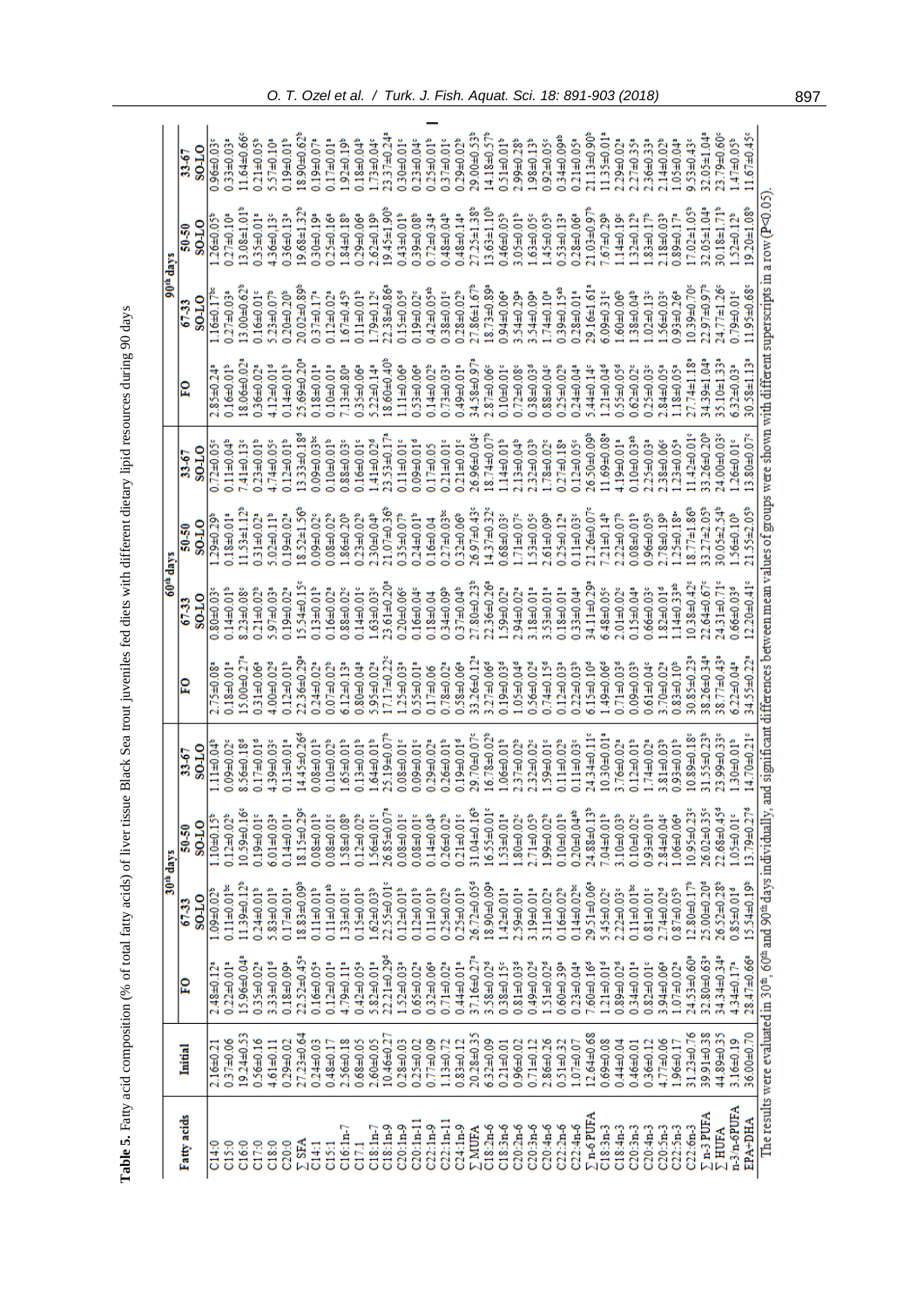

expression of liver tissue of Black Sea trout juveniles fed diets with different dietary lipid resources during 90 days.

with diet containing the highest amount of linseed oil (33-67SO-LO). Montero, Robaina, Caballero, Gine's and Izquierdo (2005) revealed that, after 142 days of feeding, European sea bass (*Dicentrarchus labrax*) fed with diets containing 80% linseed oil exhibited significant lower growth. Our results suggest that the use of 50-50SO-LO in place of fish oil is advisable for juvenile Black Sea trout.

Similar to our study, Aminikhoei *et al*. (2013) determined that the highest percentage of saturated and monounsaturated fatty acids in liver and muscle of fish were palmitic acid (16:0) and oleic acid (18:1n-9) respectively. Also Cengiz, Unlü and Bashan (2010) reported that palmitic acid and oleic acid were the predominant saturated (SFA) monounsaturated fatty acids (MUFA) in the muscle of 9 freshwater fish species. In aquaculture diets, the replacement of fish oil by vegetable oil changes fatty acid composition of the diet (Torstensen and Tocher, 2010). The fatty acid composition in the fish diets influences the composition of fatty acids in their tissues (Trushenski, Boesenberg & Kohler, 2009; Babalola and Apata, 2011). Similar observations were made in our study. The replacement of fish oil by vegetable oils (soybean and linseed oils) decreased EPA and DHA ratios, but increased linoleic acid and linolenic acid in fish tissues. Because 18:2n-6 level of diets with vegetable oil (soyabean oil and linseed oil) were richer than those with fish oil, linoleic acid (18:2n-6) levels of muscle and liver tissues of fish fed with vegetable oil

were higher than those fed with FO Previous studies announced in similar results (Dadras, 2013; Drew, 2007; Pratoomyot, Bendiksen, Bell & Tocher, 2008). It was reported that the amount of linoleic acid (18:2n-6) in the diets increased with fish oil substitution by vegetable oil (Karalazos, 2007). It was also reported that the use of vegetable oil rich in linoleic acid to substitute fish oil might cause increasing of arachidonic acid in fish tissue (Torstensen and Tocher, 2010). Similar to our study, Mourente *et al.* (2005) and Pratoomyot *et al.* (2008) found that arachidonic acid level of vegetable oils were lower than fish oil. In our study, arachidonic acid level in the tissues (muscle and liver) of the fish fed with vegetable oil diets except for 33-67 SO-LO were higher than those fed with fish oil diet. This may arise from high linolenic acid level in the diets. Because arachidonic acid level in fish tissues is synthesized from linoleic acid by desaturase and elongase enzymes. Several studies have shown that freshwater species are capable of producing arachidonic acid from linoleic acid (Jonasson, 2008; Ling *et al.* 2006; Sargent, Bell, McEvoy, Tocher & Estevez, 1999; Tocher, Bell, MacGlaughlin, McGhee & Dick, 2001). It was reported that replacement of fish oil by blends of vegetable oils (rapeseed, linseed and palm oils) was increased the percentege of linolenic acid (18:3n-3) in diet and in tissues of fish (Mourente and Bell, 2006; Mourente *et al.* 2005), and linolenic acid increased especially with the increasing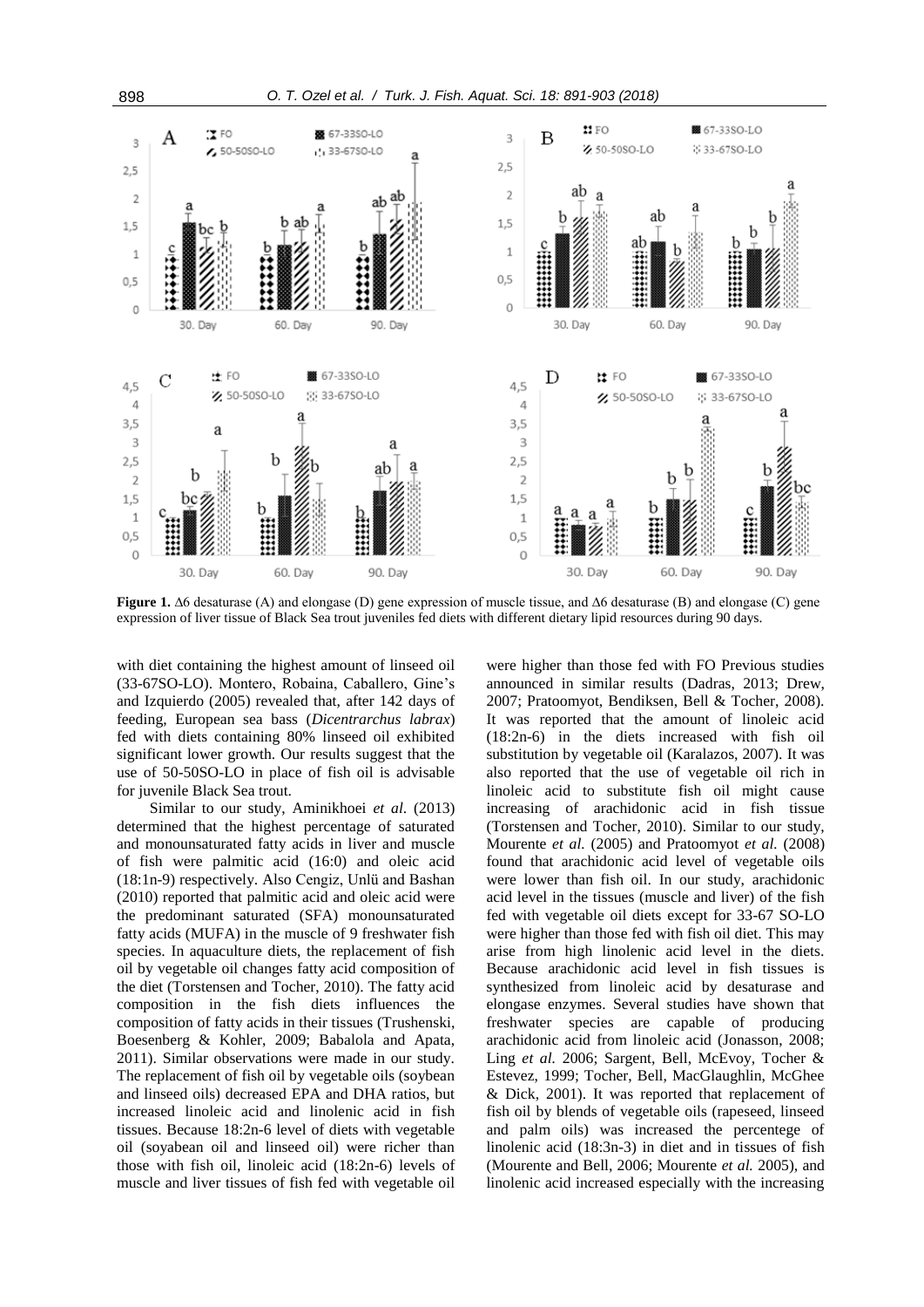in addition of linseed oil in diet (Montero *et al.* 2005). Similar observations were made in our study. Fish oil is rich in EPA and DHA, and diet containing fish oil contains EPA and DHA at high level (Guler and Yıldız, 2011). This is reflected in the fish tissues. Previous studies have reported that the percentages of EPA and DHA were higher in fish fed with the fish oil diet, compared with vegetable oil diets (Aminikhoei *et al*. 2013; Masiha, Ebrahimi, Soofiani & Kadivar, 2013). In our study, it was determined that EPA (20:5n-3) and DHA (22:6n-3) levels in the tissues (muscle and liver) of fish fed with fish oil were higher than those fed with vegetable oil diets. These results obtained in present study are also supported by the previous studies (Jonasson, 2008; Codabaccus, 2011; Peng *et al*. 2008; Jiang *et al.* 2013; Hung and Mao, 2009; Guler and Yıldız, 2011; Yones *et al.* 2013; Piedecausa *et al*. 2007). In our study, EPA levels in the fish tissues (muscle and liver) of fish fed with fish oil was lower although EPA levels were high in the fish oil diet, where DHA was higher in tissues. On the other hand, EPA and DHA levels in the both tissues of fish fed with vegetable oils were higher where the EPA and DHA levels were lower in the vegetable oil diets, but linolenic acid in the tissues were lower. This can be explained by a greater amount of DHA requirement of fish species used in the experiment, and attended to EPA and DHA synthesis of linolenic acid. It can be said that this result obtained with regard to DHA is similar to results obtained from different species grown in culture conditions such as Gilthead sea bream (Fountoulaki *et al.* 2009; Diaz-Lopez *et al.* 2010), Sea bass (Hunt and Tekelioglu, 2004; Dedeler, 2013; Eroldogan *et al.* 2013; Ozsahinoglu *et al.* 2013), Rainbow trout (Pettersson, Johnsson, Brannas & Pickova, 2009; Dernekbası, 2012) and Atlantic salmon (Bell, Henderson, Tocher & Sargen, 2004; Karalazos, 2007; Nanton *et al*. 2007). Fish have high nutritional needs for EPA and DHA due to they contain these fatty acids at high amount in their body tissues (Sargent, McEvoy & Bell, 1997). In a previous study, Abouel-Yazeed (2013) revealed fatty acid levels of four different freshwater fish and eight different seawater fish which ranged from 2.17%- 19.22% of DHA in the seawater fish, 1.60%-2.58% of DHA in the freshwater fish, and consequently reported that the proportions of n-3 PUFA of marine water fish was higher than those of freshwater fish, where the proportions of n-6 PUFA was lower. In our study, DHA levels in the muscle and liver tissues were 9.18-28.19% and 9.53-31.23% respectively. It was reported that fish oil is a rich source in EPA and DHA (Zheng, Tocher, Dickson, Bell & Teale, 2004b; Dubey, Jayasooriya & Cheema, 2011), in contrast to vegetable oils (Costa-Pierce *et al.* 2011), and thus EPA and DHA levels of the fish fed with vegetable oils decrease significantly (Pickova and Morkore, 2007). Similar observations were made in our study. Besides, compared with freshwater fish species,

Marine fish have lower levels of n-6 PUFA, and have higher levels of n-3 PUFA (Abouel-Yazeed, 2013). But levels of n-6 PUFA (particularly linoleic and arachidonic acids) of freshwater fish have higher than those of marine fish species, and have lower total n-3/n-6 ratio (Steffens, 1997). Fatty acid profile of fish may be affected by alteration in n-3/n-6 ratio of diet (Yones *et al*. 2013). Our study showed that n-3/n-6 ratio of muscle and liver reflected n-3/n-6 ratio of diet, and n-3/n-6 ratio of muscle and liver tissues of fish fed with fish oil was higher than those fed with vegetable oil. This is supported by previous studies (Pettersson, 2010; Guler and Yıldız, 2011; Böhm, 2012; Dadras, 2013; Yones *et al*., 2013). It was also reported that DHA in the muscle and liver tissues of wild Black Sea trout (*Salmo trutta labrax* Pallas, 1811) in the stream was respectively 21.42 and 18.04% (Aras, Haliloglu, Ayık & Yetim, 2003). This can change in culture form individuals and with diets given to these individuals. In our study it was found that DHA in the muscle and liver tissues of juvenile Black Sea trout (*Salmo trutta labrax* Pallas, 1811) were respectively 23.39% and 27.74% in case of feeding with fish oil, 9.54-15.55% and 9.53-17.02% in case of feeding with vegetable oil.

Elongase and desaturase ( $\Delta 6$  and  $\Delta 5$ ) enzymes are very important enzymes responsible for long chain C20 and C22 HUFA synthesis from short chain C18 PUFA (Zheng *et al.* 2004a). Marine fish species have a very limited gene expression of activity of these desaturase enzymes (Montero *et al.* 2005), and ability of these species to bioconvert LA and LNA, into AA, EPA and DHA is poor (Fountoulaki *et al.* 2009). But freshwater fish are capable of producing arachidonic acid from linoleic acid and EPA and DHA from linolenic acid by elongase and desaturase enzymes (Jonasson, 2008; Santigosa *et al*. 2011). In our study, ∆6 desaturase gene expression of muscle and liver tissues of fish fed with 33-67SO-LO diet rich in polyunsatureted fatty acids with C18 was higher than those fed with fish oil rich in long-chain highly unsatureted fatty acids, and elongase level of muscle tissue of fish fed 67-33SO-LO and 50-50SO-LO diets and of liver tissue of fish fed with 33-67SO-LO and 50-50SO-LO diets were higher than those fed with fish oil. In previous studies, it was determined that ∆6 desaturase gene expression of fish fed with vegetable oil diets was higher than those fed with fish oil diet (Zheng *et al*. 2005; Ling *et al*. 2006; Miller *et al*. 2008; Pratoomyot *et al*. 2008; Pratoomyot, 2010). It was also found that elongase gene expression of muscle tissue of Atlantic salmon fed with rapeseed oil in the freshwater and seawater was higher than those fed with fish oil (Codabaccus, 2011), and elongase gene expression of liver tissue of Atlantic salmon fed with linseed oil 100% instead of fish oil increased after trial for 20 weeks, but not influenced at the end of the trial (40 weeks) (Zheng *et al.* 2004a).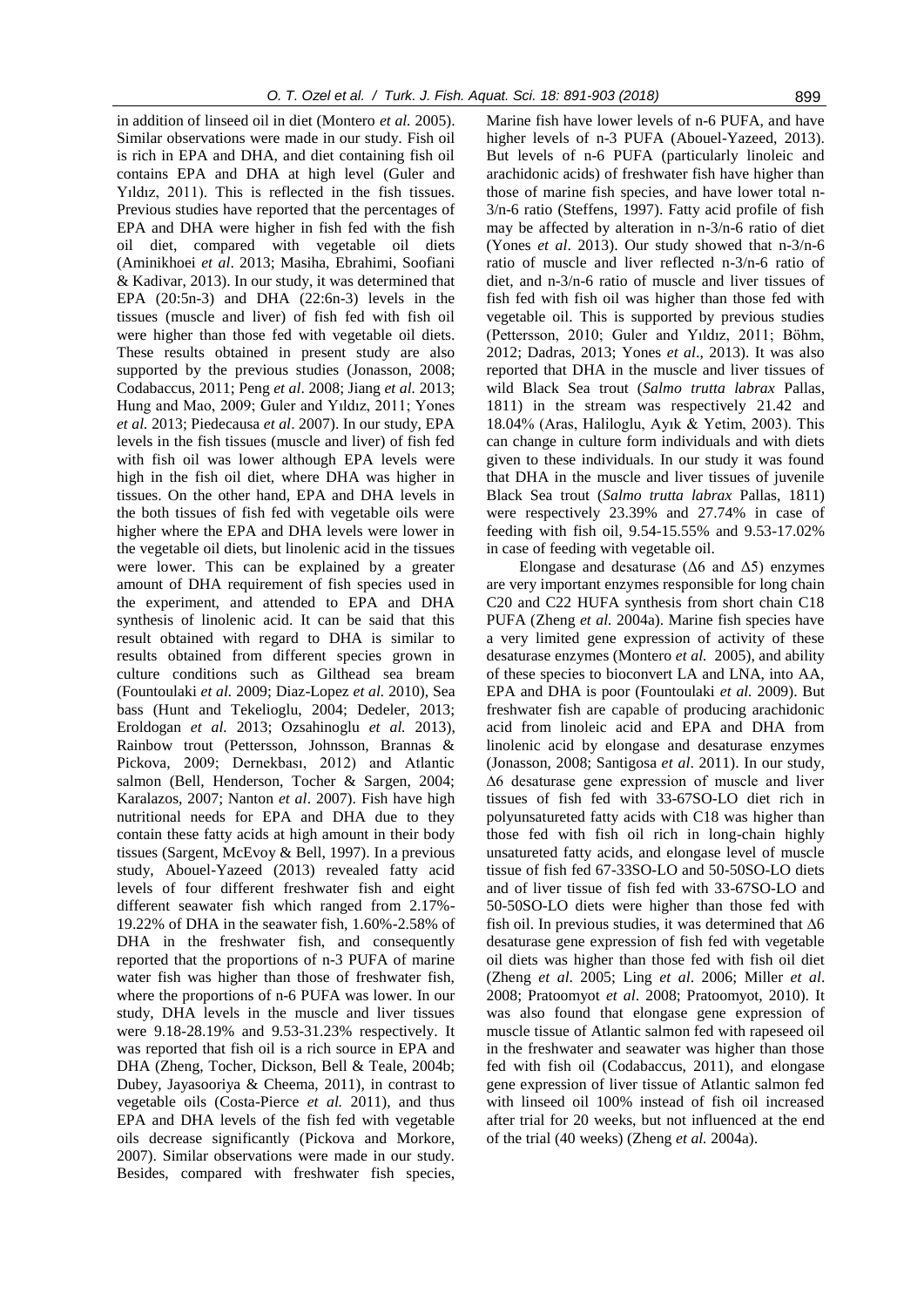## **Conclusion**

Present study suggests that complete replacement of fish oil with vegetable oil (especially, 50-50 SO-LO diet) can be used in diets of Black Sea trout without any negative effect on growth. Besides it was found that the use of vegetable oil diets stimulated the desaturase and elongase gene expression in the muscle and liver tissues of Black Sea trout. But it is understood that synthesis capabilities of DHA from linolenic acid is limited for Black Sea trout. For this reason, detailed genetic studies on how to increase the mRNA levels of enzymes involved in EPA and DHA synthesis are needed. Moreover, in order to increase EPA and DHA levels which have a very important role in meat quality and human health, and to obtain more economic production, the Black Sea trout in farming conditions can be suggested feeding with vegetable oil diets at the begining, and switching to the completely fish oil diet close to the harvest. In this way, the desired quality can be attained by replacing fish oil with vegetable oil, reducing of cost and dependence on fish oil.

# **Acknowledgement**

This study was adapted from a doctoral thesis with the same name, and supported by the project titled "Determination of nutrition requirements of Black Sea trout (*Salmo trutta labrax* Pallas, 1811)". Besides, we would like to thank the researchers that support this project.

#### **References**

- Abouel-Yazeed, A.M. (2013). Fatty acids profile of some marine water and freshwater fish. *Journal of The Arabian Aquaculture Society*, *8*(2), 283-292.
- Almaida-Pagan, P.F., Hernandez, M.D., Garcia, B.G., Madrid, J.A., De Costa, J., & Mendiola, P. (2007). Effects of total replacement of fish oil by vegetable oils on n-3 and n-6 polyunsaturated fatty acid desaturation and elongation ın sharpsnout seabream (*Diplodus puntazzo*) hepatocytes and enterocytes. *Aquaculture 272*, 589–598, https:[//doi.org/10.1016/j.aquaculture.2007.08.017](https://doi.org/10.1016/j.aquaculture.2007.08.017)
- Aminikhoei, Z., Choi, J., Lee, S.M., & Kim, K.D. (2013). Effects of different dietary lipid sources on growth performance, fatty acid composition, and antioxidant enzyme activity of juvenile rockfish, *Sebastes schlegeli. Journal of The World Aquaculture Societ*y, *44*(5),716-725. https://doi.org/10.1111/jwas.12070
- AOAC (1990). Official Methods of Analysis, Association of Official Analytical Chemists, *Arlington, MA.*
- Aras, N.M., Haliloglu, H.I., Ayık, O., & Yetim, H. (2003). Comparison of fatty acid profiles of different tissues of mature trout (*Salmo trutta labrax*, Pallas, 1811) caught from kazandere creek in the Coruh Region, Erzurum, Turkey, *Turk. J. Vet. Anim. Sci*. *27*, 311- 316.
- Arslan, M., Sirkecioglu, N., Bayır, A., Arslan, H., & Aras, M. (2012). The influence of substitution of dietary

fish oil with different vegetable oils on performance and fatty acid composition of brown trout, *Salmo trutta. Turkish Journal of Fisheries and Aquatic Sciences 12*, 575-583. https://doi.org/10.4194/1303- 2712-v12\_3\_04

- Babalola, T.O.O., & Apata, D.F. (2011). Chemical and quality evaluation of some alternative lipid sources for aqua feed production. *Agriculture and Biology Journal of North America*, *2*(6), 935-943. https://doi:10.5251/abjna.2011.2.6.935.943
- Bell, J.G., Henderson, R.J., Tocher, D.R., & Sargent, J.R. (2004). Replacement of dietary fish oil with ıncreasing levels of linseed oil: modification of flesh fatty acid compositions in Atlantic salmon (*Salmo salar*) using a fish oil finishing diet. *Lipids*, *39*(3), 223-32. https://doi.org/10.1007/s11745-004-1223-5
- Böhm, M. (2012). *Tissue-specific response of fatty acid signatures to diet in cultured carp (Cyprinus carpio L.)* (Master Thesis). University of Vienna. Austria.
- Cengiz, E.I., Unlü, E., & Bashan, M. (2010). Fatty acid composition of total lipids in muscle tissues of nine freshwater fish from the River Tigris (Turkey). *Turk. J. Biol*., *34*, 433-438. http://doi.org/10.3906/biy-0903- 19
- Codabaccus, B.S. (2011). *Alternatives to fish oil substitution - An assessment of strategies for sustaining n-3 long chain polyunsaturated fatty acids (n-3 LC-PUFA) levels in salmonids* (PhD Thesis). University of Tasmania, Australia.
- Costa-Pierce, B.A., Bartley, D.M., Hasan, M., Yusoff, F., Kaushik, S.J., Rana, K., Lemos, D., Bueno, P., & Yakupitiyage, A. (2011). *Responsible use of resources for sustainable aquaculture*. Global Conference on Aquaculture 2010, Sept. 22-25, 2010, Phuket, Thailand. Food and Agriculture Organization of the United Nations (FAO), Rome, Italy.
- Czesny, S, & Dabrowski, K. (1998). The effect of egg fatty acid concentrations on embryo viability in wild and domesticated walleye (*Stizostedion vitreum*). *Aquat. Living Resour., 11*, 371–378, https:[//doi.org/10.1016/S0990-7440\(99\)80002-3](https://doi.org/10.1016/S0990-7440(99)80002-3)
- Dadras, S. (2013). Composition and morphology of Atlantic salmon (*Salmo salar* L.) as affected by dietary oil. Master Thesis, Norwegian University of Life Sciences. Norway.
- Dedeler, H. (2013). *The effect of diets including fish oil and vegetable oil sources and their use in cycles growth and fatty acid composition of juveniles european seabass (Dicentrarchus labrax)* (Master thesis). Cukurova University, Adana, Turkey.
- Dernekbası, S. (2012). Digestibility and liver fatty acid composition of Rainbow trout (*Oncorhynchus mykiss*) fed by graded levels of canola oil. *Turkish Journal of Fisheries and Aquatic Sciences, 12*, 105-113, https://doi.org/10.4194/1303-2712-v12\_1\_13
- Diaz-Lopez, M., Perez, M.J., Acosta, N.G., Jerez, S., Dorta-Guerra, R., Tocher, D.R., & Lorenzo, A. (2010). Effects of dietary fish oil substitution by *echium* oil on enterocyte and hepatocyte lipid metabolism of gilthead seabream (*Sparus aurata L*.). *[Comp.](http://www.ncbi.nlm.nih.gov/pubmed/20064626) Biochem. Physiol. [B Biochem.](http://www.ncbi.nlm.nih.gov/pubmed/20064626) Mol. Biol*., *155*(4), 371-3799. https://doi.org/10.1016/j.cbpb.2009.12.004
- Drew, M.D., Ogunkoya, A.E., Janz, D.M., & Van Kassel, A.G. (2007). Dietary influence of replacing fish meal and oil with canola protein concentrate and vegetable oils on growth performance, fatty acid composition and organochlorine residues in Rainbow trout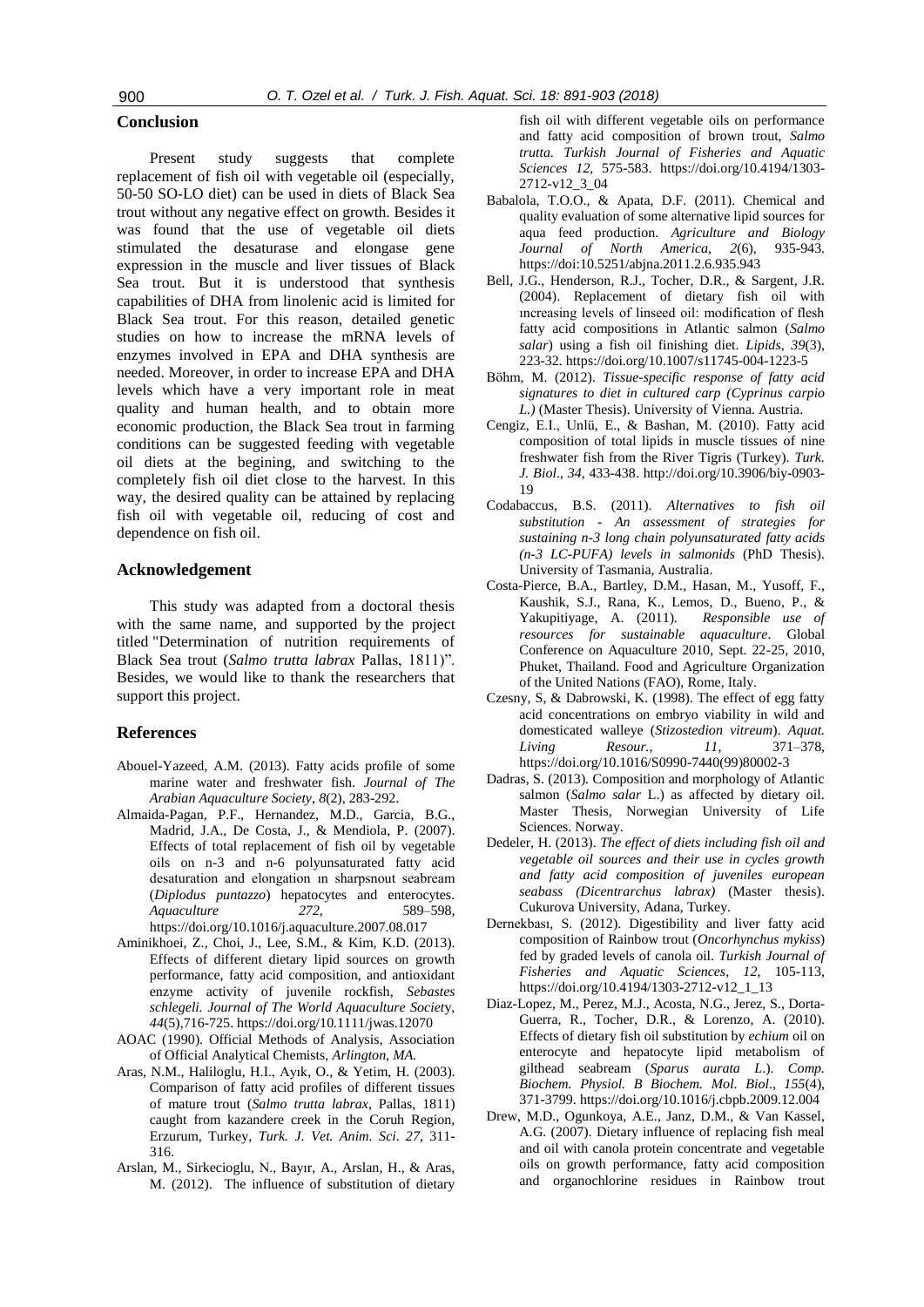(*Oncorhynchus mykiss*). *Aquaculture, 267*, 260–268, https:[//doi.org/10.1016/j.aquaculture.2007.01.002.](https://doi.org/10.1016/j.aquaculture.2007.01.002)

- Dubey, P., Jayasooriya, A.P., & Cheema, S.K. (2011). Diets enriched in fish-oil or seal-oil have distinct effects on lipid levels and peroxidation in bioF1B hamsters. *Nutrition and Metabolic Insights*, *4*, 7-17, https://doi.org/10.4137/NMI.S6728
- Ebrahimi, C., & Ouraji, H., 2012. Growth performance and body composition of kutum fingerlings, *Rutilus frisii kutum* (Kamenskii 1901), in response to dietary protein levels, *Turk. J. Zool., 36*(4), 551-558, https://doi.org/10.3906/zoo-1008-139.
- Eroldogan, T.O., Turcihini, G.M., Yılmaz, A.H., Tasbozan, O., Engin, K., Olcülü, A., Ozsahinoglu, I., & Mumogullarında, P. (2012). Potential of cottonseed oil as fish oil replacer in european sea bass feed formulation. *Turkish Journal of Fisheries and Aquatic Sciences 12*, 787-797. https://doi.org/10.4194/1303- 2712-v12\_4\_07
- Eroldogan, T.O., Yılmaz, A.H., Turcihini, G.M., Arslan, M., Sirkecioglu, N.A., Engin, K., Ozsahinoglu, I., & Mumogullarında, P. (2013). Fatty acid metabolism in European sea bass (*Dicentrarchus labrax*): effects of n-6 pufa and mufa in fish oil replaced diets. *Fish. Physiol. Biochem. 39*, 941–955, https://doi.org/10.1007/s10695-012-9753-7
- FAO (2014) *The state of world fisheries and aquaculture* 2014. Rome. 223 pp.
- FAO (2016). *The state of world fisheries and aquaculture* 2016. Rome. 200 pp.
- Folch, J., Less, M., & Stanley, G.H.S. (1957). A simple method for the isolation and purification of total lipids from annimal tissue. *Journal of Biological Chemistry 226*, 497–509.
- Fountoulaki, E., Vasilaki, A., Hurtado, R., Grigorakis, K., Karacostas, I., Nengas, I., Rigos, G., Kotzamanis, Y., Venou, B., & Alexis, M.N. (2009). Fish oil substitution by vegetable oils in commercial diets for gilthead sea bream (*Sparus aurata L.*); effects on growth performance, flesh quality and fillet fatty acid profile recovery of fatty acid profiles by a fish oil finishing diet under fluctuating water temperatures. *Aquaculture, 289*, 317-326, https:[//doi.org/10.1016/j.aquaculture.2009.01.023](https://doi.org/10.1016/j.aquaculture.2009.01.023)
- Gonzalez-Rovira, A., Mourente, G., Zheng, X., Tocher, D.R., & Pendon, C. (2009). Molecular and functional characterization and expression analysis of a n6 fatty acyl desaturase cDNA of European Sea Bass (*Dicentrarchus labrax L*.). *Aquaculture, 298*, 90-100, https:[//doi.org/10.1016/j.aquaculture.2009.10.012](https://doi.org/10.1016/j.aquaculture.2009.10.012)
- Guler, M., & Yıldız, M. (2011). Eff ects of dietary fi sh oil replacement by cottonseed oil on growth performance and fatty acid composition of Rainbow trout (*Oncorhynchus mykiss*). *Turk. J. Vet. Anim. Sci*. *35*(3), 157-167. https://doi.org/10.3906/vet-1002-252
- Hung, P.D., & Mao, N.D. (2009). Effects of the partial substitution fish oil by soybean oil in the diets on muscle fatty acid composition of juvenile cobia *(Rachycentron canadum). Aquaculture Asia Magazine*, *14*(4), 38-40.
- Hunt, A.O., & Tekelioglu, N. (2004). Effect of dietary lipit sources on the growth and liver fatty acid composition of sea bass (*Dicentrarchus labrax* L., 1758). *Süleyman Demirel University Eğirdir Faculty of Fisheries Magazine*, *2*(12), 20-25.
- Johansen, K.A., & Overturf, K. (2005). Quantitative expression analysis of genes affecting muscle growth

during development of Rainbow trout (*Oncorhynchus mykiss*). *[Mar. Biotechnol](http://link.springer.com/journal/10126)*., *7*, 579-587.

- Jiang X., Chen, L., Qin, J., Qin, C., Jiang, H., & Li, E. (2013). Effects of dietary soybean oil inclusion to replace fish oil on growth, muscle fatty acid composition, and immune responses of juvenile dark barbel catfish, *Pelteobagrus vachelli. African Journal of Agricultural Research*., *8*(16), 1492-1499, https://doi.org/10.5897/AJAR12.156.
- Jonasson, B. (2008). *Replacing fish oil in Arctic charr diets* (Master Thesis). University of Akureyri, Akureyri, Iceland.
- Karalazos, V. (2007). *Sustainable alternatives to fish meal and fish oil in fish nutrition: Effects on growth, tissue fatty acid composition and lipid metabolism* (PhD Thesis). University of Stirling, Stirling, Scotland.
- Kenari, A.A., Mozanzadeh, M.T., & Pourgholam, R. (2011). Effects of total fish oil replacement to vegetable oils at two dietary lipid levels on the growth, body composition, haemato-immunological and serum biochemical parameters in Caspian brown trout (*Salmo trutta caspius* Kessler, 1877). *Aquaculture Research*, *42*, 1131-1144. https://doi.org/10.1111/j.1365-2109.2010.02701.x
- Kutluyer, F., Sirkecioglu, A.N., Aksakal, E., Aksakal, F.I., Tunç, A., & Günaydin, E. (2017). Effect of dietary fish oil replacement with plants oils on growth performance and genes expression in juvenile rainbow trout (*Oncorhynchus mykiss*), *Annals of Animal Science*, https://doi.org/10.1515/aoas-2017-0010
- Ling, S., Kuah, M.K., Muhammad, T.S.T., Kolkovsk, S., & Shu-Chien, A.C. (2006). Effect of dietary HUFA on reproductive performance, tissue fatty acid profile and desaturase and elongase mRNAs in female swordtail *Xiphophorus helleri. Aquaculture 261*, 204-214, https:[//doi.org/10.1016/j.aquaculture.2006.06.045](https://doi.org/10.1016/j.aquaculture.2006.06.045)
- Masiha, A., Ebrahimi, E., Soofiani, N.M., & Kadivar, M. (2013). Effect of dietary vegetable oils on the growth performance and fatty acid composition of fingerlings of Rainbow trout, *Oncorhynchus mykiss*. *Food Science and Technology*, *1*(2), 21-29, https://doi.org/10.13189/fst.2013.010202
- Metcalfe, L.D. & Schmitz, A.A. (1961). The rapid prepation of fatt acid esters for gass chromatographic analysis. *Anal. Chem*., *33*, 363-364.
- Miller, M.R., Bridle, A.R., Vichols, P.D., & Carter, C.G. (2008). Increased elongase and desaturase gene expression with stearidonic acid enriched diet does not enhance long-chain (n-3) content of seawater Atlantic salmon (*Salmo salar L*.). *The Journal of Nutrition*, *138*, 2179-2185. https://doi.org/10.3945/jn.108.091702
- Molnar, T., Biro, J., Hancz, C., Romvari, R., Varga, D., Horn, P., & Szabo, A. (2012). Fatty acid profile of fillet, liver and mesenteric fat in tilapia (*Oreochromis niloticus*) fed vegetable oil supplementation in the finishing period of fattening. *Archiv. Tierzucht., 55*(2), 194-25.
- Montero, D., Robaina, L., Caballero, M.J., Gines, R., & Izquierdo, M.S. (2005). Growth, feed utilization and flesh quality of European sea bass (*Dicentrarchus labrax*) fed diets containing vegetable oils: a timecourse study on the effect of a re-feeding period with a 100% fish oil diet. *Aquaculture, 248*, 121-134, https:[//doi.org/10.1016/j.aquaculture.2005.03.003](https://doi.org/10.1016/j.aquaculture.2005.03.003)
- Mourente, G., Dick, J.R., Bell, J.G., & Tocher, D.R. (2005). Effect of partial substitution of dietary fish oil by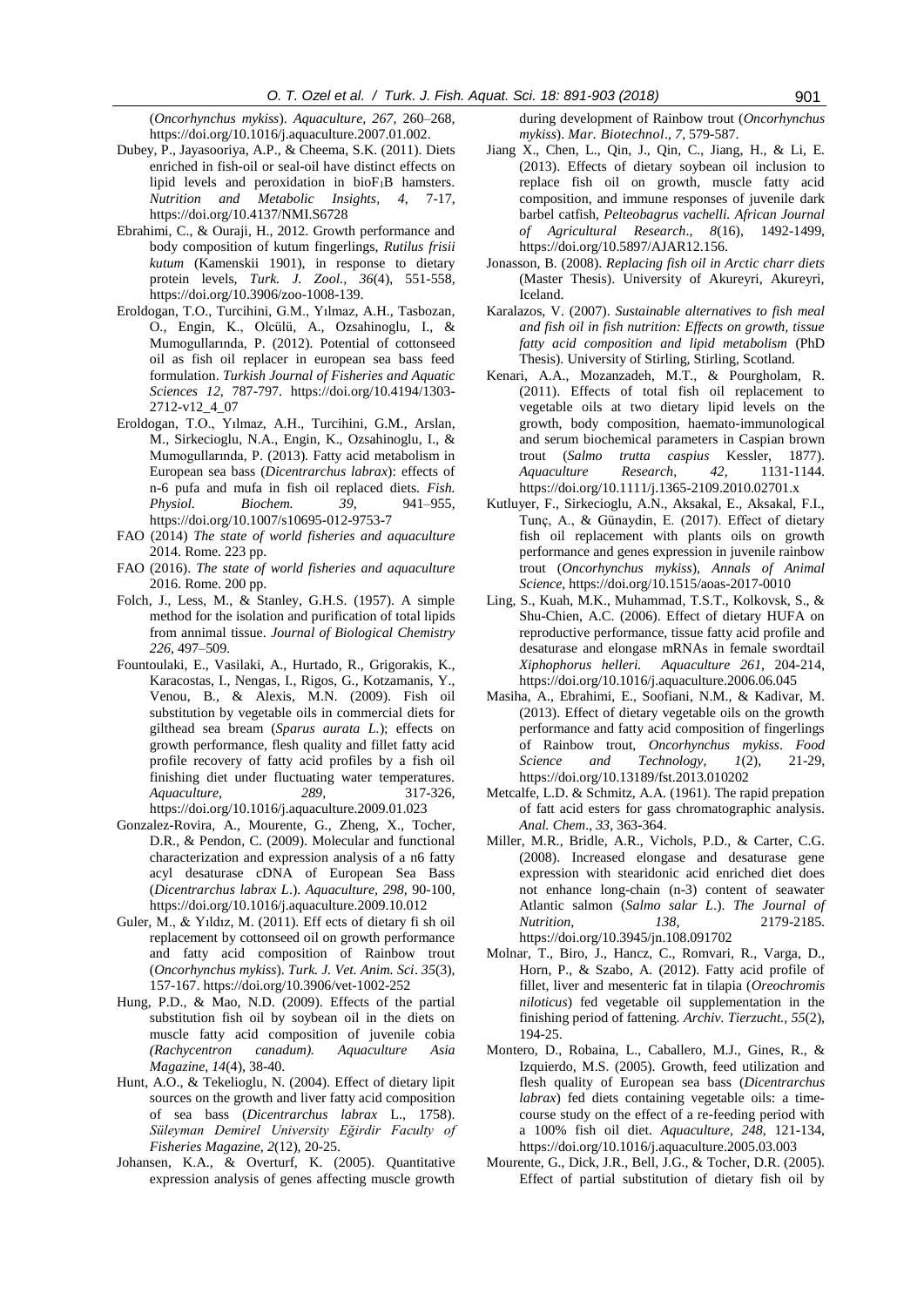vegetable oils on desaturation and h-oxidation of [1- 14C] 18:3n-3 (LNA) and [1-14C] 20:5n-3 (EPA) in hepatocytes and enterocytes of European sea bass (*Dicentrarchus labrax L.). Aquaculture, 248*, 173- 186. https://doi 10.1016/j.aquaculture.2005.04.023

- Mourente, G., & Bell, J.G. (2006). Partial replacement of dietary fish oil with blends of vegetable oils (rapeseed, linseed and palm oils) in diets for European sea bass (*Dicentrarchus labrax l*.) Over a long term growth study: effects on muscle and liver fatty acid composition and effectiveness of a fish oil finishing diet. *Comparative Biochemistry and Physiology, Part B, 145*(3-4), 389-399. https:[//doi.org/10.1016/j.cbpb.2006.08.012](https://doi.org/10.1016/j.cbpb.2006.08.012)
- Nanton, D.A., Vegusdal, A., Rora, A.M.B., Ruyter, B., Baeverfjord, G., & Torstensen, B.E. (2007). Muscle lipid storage pattern, composition, and adipocyte distribution in different parts of Atlantic salmon (*Salmo salar*) fed fish oil and vegetable oil. *Aquaculture, 265*, 230-243. https:[//doi.org/10.1016/j.aquaculture.2006.03.053](https://doi.org/10.1016/j.aquaculture.2006.03.053)
- Ozsahinoglu, I., Eroldoğan, T., Mumogullarında, P., Dikel S., Engin, K., Yılmaz, A.H., Arslan, M., & Sirkecioglu, A.N. (2013). Partial replacement of fish oil with vegetable oils in diets for European seabass (*Dicentrarchus labrax*): effects on growth performance and fatty acids profile. *Turkish Journal of Fisheries and Aquatic Sciences, 13*, 819-825. https://doi.org/10.4194/1303-2712-v13\_3\_05
- Peng, S., Chen, L., Quin, J.G., Hou, J., Yu, N., Long, Z., Ye, J., & Sun, X. (2008). Effects of replacement of dietary fish oil by soybean oil on growth performance and liver biochemical composition in juvenile Black Sea bream, *Acanthopagrus schlegeli*. *Aquaculture, 276*, 154-161.
- http:/[/doi.org/10.1016/j.aquaculture.2008.01.035](https://doi.org/10.1016/j.aquaculture.2008.01.035)
- Petterson, A., Johnsson, L., Brannas, E., & Pickova, J. (2009). Effects of rapeseed oil replacement in fish feed on lipid composition and self-selection by Rainbow trout (*Oncorhynchus mykiss*). *Aquaculture Nutrition, 15*(6), 577-586. https://doi.org/10.1111/j.1365-2095.2008.00625x
- Petterson, A. (2010). *Effects of replacing fish oil with vegetable oils in feed for Rainbow trout (Oncorhynchus mykiss) and arctic charr (Salvelinus alpinus)* (PhD Thesis). Swedish University, Uppsala, Sweden.
- Pfaffl, M.W. (2001). A new mathematical model for relative quantification in real-time, RT–PCR. *Nucleic Acids Res*. *29*, 2003-2007.
- Pickova, J., & Morkore, T. (2007). Alternate oils in fish feeds. *Eur. J. Lipid Sci. Technol*. *109*, 256–263. https://doi.org/10.1002/ejlt.200600222
- Piedecausa, M.A., Mazon, M.J., Garcia, B.G., & Hernandez, M.D. (2007). Effects of total replacement of fish oil by vegetable oils in the diets of sharpsnout seabream (*Diplodus puntazzo*). *Aquaculture, 263*, 211-219.

https:[//doi.org/10.1016/j.aquaculture.2006.09.039](https://doi.org/10.1016/j.aquaculture.2006.09.039)

Pratoomyot, J., Bendiksen, E.A., Bell, J.G., & Tocher, D.R. (2008). Comparison of effects of vegetable oils blended with southern hemisphere fish oil and decontaminated northern hemisphere fish oil on growth performance, composition and gene expression in Atlantic salmon (*Salmo salar L*.). *Aquaculture 280*, 170-178.

https:[//doi.org/10.1016/j.aquaculture.2008.04.028](https://doi.org/10.1016/j.aquaculture.2008.04.028)

- Pratoomyot, J. (2010). *Investigating alternative raw materials and diet formulations on growth performance, lipid metabolism and gene expression in Atlantic salmon (Salmo salar L.)* (PhD Thesis). University of Stirling, Scotland. Reinhardt, R., & Corcos, L. (2011). Cloning, tissue expression analysis, and functional characterization of two Δ6-desaturase variants of sea bass (*Dicentrarchus labrax* L.). *Mar biotechnol., 13*, 22–31. https://doi.org/10.1007/s10126-010-9264-4
- Sargent, J.R., McEvoy, L.A., & Bell, J.G. (1997). Requirements, presentation polyunsaturated fatty acids larval feeds and sources of in marine fish. *Aquaculture, 155*, 117-127. https:[//doi.org/10.1016/S0044-8486\(97\)00122-1](https://doi.org/10.1016/S0044-8486(97)00122-1)
- Sargent, J., Bell, G., McEvoy, L., Tocher, D., & Estevez, A. (1999). Recent developments in the essential fatty acid nutrition of fish. *Aquaculture*, *177*, 191-199. https:[//doi.org/10.1016/S0044-8486\(99\)00083-6](https://doi.org/10.1016/S0044-8486(99)00083-6)
- Senadheera, S.D. (2012). *Modulating LC-PUFA biosynthesis in freshwater farmed fish* (PhD Thesis). Deakin University, Australia.
- Singh, S.K., Rather, M.A., Mamndal, S.C., Das, P., Pawar, N., Singh, Y.J., & Dar, S.A. (2012). Effects of dietary fish oil substitution with palm oil on growth, survival, and muscle proximate composition of C*irrhinus mrigala* (Hamilton, 1822), *The Israeli Journal of Aquaculture*- *Bamidgeh*, *61*, 1-5.
- Sirkecioglu, A.N. (2011). *Effects of different dietary lipids sources and temperature on lipid metabolism, growth performance and some mRNA expression in juvenile rainbow trout (oncorhynchus mykiss)* (PhD Thesis). Atatürk University, Erzurum, Turkey.
- Steffens W. (1997). Effects of variation feeds on nutritive in essential fatty acids in fish value of freshwater fish for humans. *Aquaculture*, *151(1-4)*, 97-l19. https:[//doi.org/10.1016/S0044-8486\(96\)01493-7](https://doi.org/10.1016/S0044-8486(96)01493-7)
- Tocher, D.R., Bell, J.G., MacGlaughlin, P., McGhee, F., & Dick, J.R. (2001). Hepatocyte fatty acid desaturation and polyunsaturated fatty acid composition of liver in salmonids: effects of dietary vegetable oil. *Comparitive Biochemistry and Physiology Part B*, *130*, 257-270. https:[//doi.org/10.1016/S1096-](https://doi.org/10.1016/S1096-4959(01)00429-8) [4959\(01\)00429-8](https://doi.org/10.1016/S1096-4959(01)00429-8)
- Tocher, D.R., Zheng, X., Schlechtriem, C., Hastings, N., Dick, J.R., & Teale, A.J. (2006). Highly unsaturated fatty acid synthesis in marine fish: cloning, functional characterization, and nutritional regulation of fatty acyl Δ6 desaturase of Atlantic cod (*Gadus morhua L*.). *Lipids*, 41(11), 1003-1016.
- Torstensen, B., Lie, Q., & Froyland, L. (2000). Lipid metabolism and tissue composition in Atlantic salmon (*Salmo salar L.*) effects of capelin oil, palm oil, and oleic acid-enriched sunflower oil as dietary lipid sources. *Lipids, 35*(6), 653-664.
- Torstensen, B.E., Espa, M., Sanden, M., Stubhaug, I., Waagbq, R., Hemre, G.I., Fontanillas, R., Nordgarden, U., Hevroy, E.M., Olsvik, P., & Berntssen, M.H.G. (2008). Novel production of Atlantic salmon (*Salmo salar*) protein based on combined replacement of fish meal and fish oil with plant meal and vegetable oil blends. *Aquaculture*, *285*, 193-200.

https:[//doi.org/10.1016/j.aquaculture.2008.08.025](https://doi.org/10.1016/j.aquaculture.2008.08.025)

Torstensen, B.E., & Tocher, D.R. (2010). The effects of fish